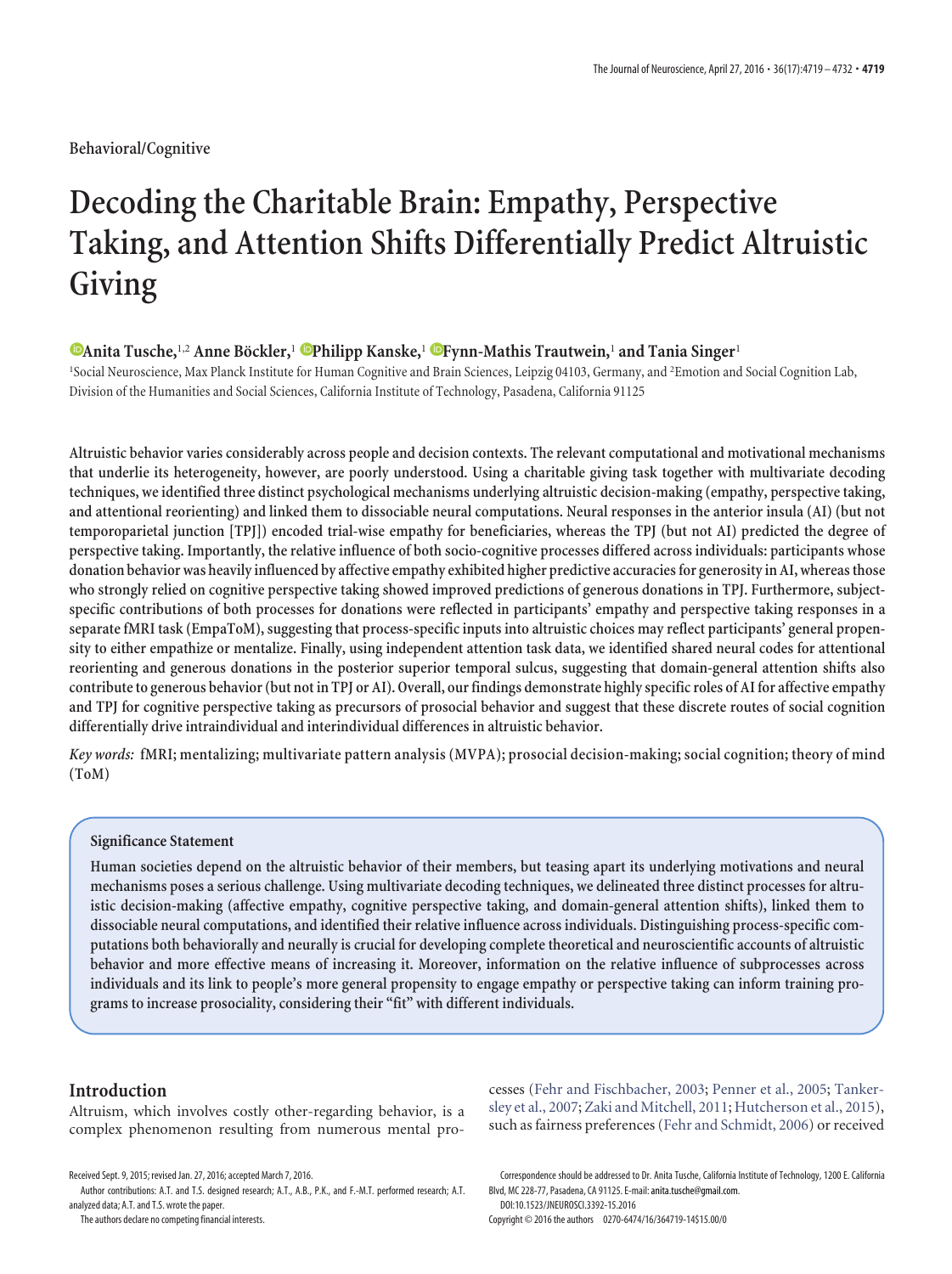satisfaction when helping the needy [\(Harbaugh et al., 2007\)](#page-12-3). With the emergence of social neuroscience [\(Adolphs, 2010;](#page-12-4) [Singer,](#page-13-3) [2012\)](#page-13-3), the role of social processes such as empathy and perspective taking for driving differences in prosociality, have moved into the focus of attention. Empathy refers to an affective state that is elicited by and is isomorphic to another person's affective state (e.g., suffering) [\(Decety and Jackson, 2004;](#page-12-5) [de Vignemont](#page-12-6) [and Singer, 2006\)](#page-12-6). Thus, empathizing refers to affect sharing ("feeling with") of others' states. In contrast, perspective taking (mentalizing or theory of mind) refers to a cognitive process of inferring and reasoning about others' beliefs, thoughts, or intentions [\(Frith and Frith, 2006\)](#page-12-7) and does not require affective involvement. Empathy and perspective taking have been repeatedly linked to altruistic behavior [\(Hare et al., 2010;](#page-12-8) [Hein et al., 2010;](#page-12-9) [Mathur et al., 2010;](#page-13-4) [Masten et al., 2011;](#page-13-5) [Telzer et al., 2011;](#page-13-6) [Mor](#page-13-7)[ishima et al., 2012;](#page-13-7) [Rameson et al., 2012;](#page-13-8) [Waytz et al., 2012;](#page-13-9) [Mo](#page-13-10)[relli et al., 2014\)](#page-13-10). However, although both social capacities likely act in concert [\(Lamm et al., 2011;](#page-13-11) [Kanske et al., 2015b\)](#page-13-12), they are almost always studied in isolation, making it impossible to disentangle their behavioral and neural contributions to prosociality. This poses a challenge to our understanding of altruistic behavior, its determinants, and more effective means of increasing it.

Interestingly, neuroimaging evidence suggests that both processes draw on distinct brain networks: Empathy with others' suffering has been suggested to involve the anterior insula (AI) and mid cingulate cortex (mCC) [\(Singer and Lamm, 2009;](#page-13-13) [Kurth](#page-13-14) [et al., 2010;](#page-13-14) [Fan et al., 2011\)](#page-12-10), whereas perspective taking recruits the temporoparietal junction (TPJ), posterior superior temporal sulcus (pSTS), temporal poles, and medial prefrontal cortex (mPFC) [\(Van Overwalle, 2009;](#page-13-15) [Mar, 2011;](#page-13-16) [Bzdok et al., 2012;](#page-12-11) [Schurz et al., 2014\)](#page-13-17). Consistent with the notion of functional segregation, patients with autistic spectrum disorders often exhibit deficits in perspective taking [\(Frith, 2001;](#page-12-12) [Hoffmann et al.,](#page-12-13) [2015\)](#page-12-13) but not necessarily empathy [\(Bird et al., 2010\)](#page-12-14), whereas psychopaths demonstrate a lack of empathy but are not impaired in perspective taking [\(Blair, 2008;](#page-12-15) [Meffert et al., 2013\)](#page-13-18). Likewise, in a paradigm (EmpaToM) that simultaneously assesses and independently manipulates both processes [\(Kanske et al., 2015b\)](#page-13-12), AI reflected self-reported empathy, whereas ventral TPJ was selectively linked to perspective taking performance. Interestingly, TPJ (but also AI) has also been linked to low-level, stimulusdriven reorienting of attention [\(Decety and Lamm, 2007;](#page-12-16) [Cor](#page-12-17)[betta et al., 2008;](#page-12-17) [Mitchell, 2008;](#page-13-19) [Krall et al., 2015\)](#page-13-20). Thus, the role of TPJ during altruistic choices might reflect domain-general attentional shifts rather than social computations related to mentalizing (for debate, see [Mitchell, 2008;](#page-13-19) [Scholz et al., 2009;](#page-13-21) [Young](#page-13-22) [et al., 2010\)](#page-13-22).

We used an fMRI donation task together with multivariate decoding techniques to disentangle conceptually related, but functionally distinct, mechanisms underlying altruism. We hypothesized that both empathy and perspective taking contribute to trial-by-trial differences in generosity but are encoded in dissociated response patterns in AI (or mCC; mediating empathy) and TPJ (or pSTS, mPFC; mediating perspective taking). Moreover, given robust evidence of individual differences in both processes [\(Lamm et al., 2011;](#page-13-11) [Kanske et al., 2015b\)](#page-13-12), we examined whether their relative influence on donations reflects differences in participants' general propensity to either empathize or mentalize in complex social settings. This was tested using cross-task decoding together with the novel EmpaToM task that independently measures empathy and perspective taking. Finally, additional behavioral and neural measures were used to distinguish alternative computational accounts of the function of TPJ and AI

during altruistic giving, such as low-level, domain-general attentional processes, or the mediating role of social processes, such as judgments of similarity, closeness, or deservingness, [\(Hare et al.,](#page-12-8) [2010;](#page-12-8) [Batson, 2011;](#page-12-18) [Telzer et al., 2011\)](#page-13-6).

# **Materials and Methods Participants**

Thirty-three volunteers (15 female, mean age  $= 26$  years, range:  $20-34$ years) participated in the fMRI donation task, fMRI EmpaToM task [\(Kanske et al., 2015b\)](#page-13-12), and a behavioral post-test (counterbalanced order of donation task and EmpaToM task across participants). A subset of 23 participants took part in an additional fMRI attention task, which was performed after the main donation task. All participants had normal or corrected-to-normal vision, were free of psychiatric or neurological history, and were German native speakers. Subjects were paid €8 per hour for their participation, plus 20% of the money that was not donated in a randomly selected donation trial. The donation task data for one participant was excluded from further analyses due to insufficient generosity  $(<1%$ ). The attention data of one participant was excluded from the analysis because of exceedingly high error rates (90%). Moreover, due to technical difficulties with the scanner, EmpaToM data of 2 participants were not available. We obtained written informed consent from all participants, and the local ethics committee approved the study.

#### **Task design**

*Donation task.* Altruistic behavior was measured using a charitable donation task [\(Böckler et al., 2016\)](#page-12-19) (see [Fig. 1](#page-5-0)*A*). Before the fMRI session, participants were given an endowment of €50. In each trial, they were first presented with a short description of a charitable organization, including its name, main goal, beneficiaries, and examples of the charity's activities (reading phase; up to 30 s). Participants indicated via a button press when they had finished reading. A continuous rating scale was then presented at the bottom of the screen (range of  $\epsilon$ 0 to  $\epsilon$ 50), and participants had to decide how much to donate to that charity (decision phase; up to 10 s). Participants responded by moving a slider (randomized initial position) using the index and middle finger of the right hand and confirmed their donation choice with a button press of the right ring finger. Intertrial intervals varied from 4 to 8 s, during which a black fixation cross was presented against a white background. Before scanning, participants were informed that one donation trial would be randomly selected at the end of the experiment and that their donation would be given to the charity (full amount donated in that trial). Notably, donations were costly to the subjects because they could keep 20% of the €50 that was not given to the randomly chosen charity. These rules ensured that participants treated each trial as if it was the only one (instead of dividing their endowment among different charities) and made donations consistent with their actual preferences. Partial payout was implemented to provide a moderate incentive for donations [\(Tusche et al.,](#page-13-23) [2013\)](#page-13-23). The 60 charities used in the task were selected based on pretests using independent samples. The charities were presented in 5 blocks, with the presentation order of charities randomized across participants, within and across donation blocks. Task blocks were divided by breaks of  $\sim$ 30 s in which participants were allowed to rest.

*Behavioral post-test.* Subsequent to scanning, participants completed a behavioral task designed to measure the extent to which participants deployed several social processes that have previously been associated with altruistic behavior [\(Eisenberg and Miller, 1987;](#page-12-20) [Eckel and Gross](#page-12-21)[man, 1996;](#page-12-21) [Moll et al., 2006;](#page-13-24) [Hare et al., 2010;](#page-12-8) [Hein et al., 2010;](#page-12-9) [Mathur et](#page-13-4) [al., 2010;](#page-13-4) [Batson, 2011;](#page-12-18) [Ma et al., 2011;](#page-13-25) [Waytz et al., 2012\)](#page-13-9). During this task, participants were again presented with the mission statements of each charitable organization and were asked to provide the following ratings for each charity: (1) empathic responses ("how much empathy did you experience for the beneficiaries of the charity"); (2) perspective taking ("how much did you try to take the perspective of the beneficiaries of the charity"); (3) similarity ("how similar to you are the beneficiaries"); (4) closeness ("how likely is it that you or someone close to you would benefit from the organization"); (5) deservingness ("how much do the beneficiaries deserve to be supported"); and (6) opposition ("how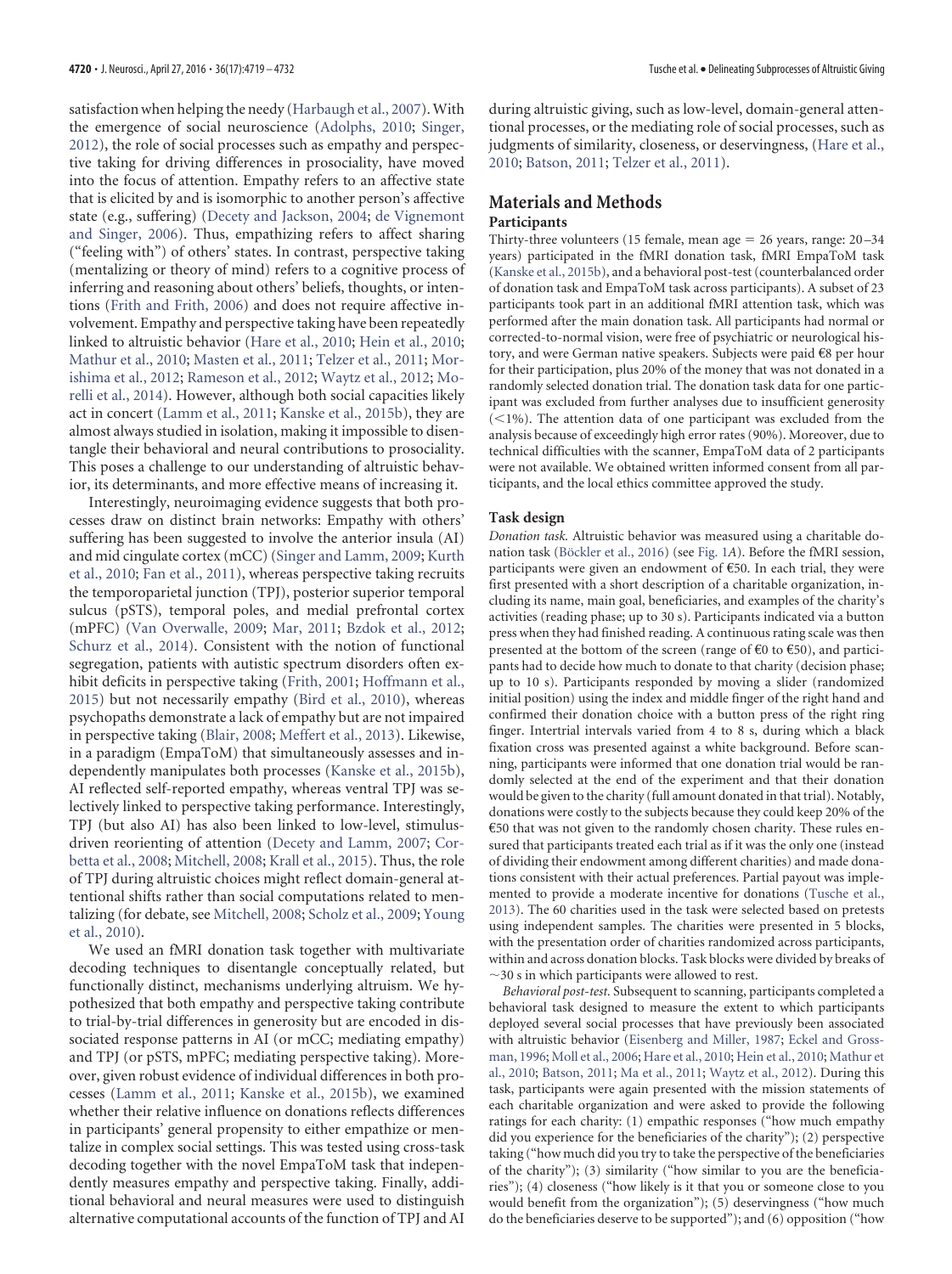much are you opposed to the general cause of the organization"). Importantly, participants were instructed to reconstruct and report their engagement in these processes during the previous donation decisions in the scanner. For each charity, the ratings were collected in randomized order using a continuous rating scale that ranged from 0 (not at all) to 5 (very much). Self-report ratings aimed to investigate the role of empathy and perspective taking in altruistic giving (on the within- and betweensubject level). Additional ratings were included to examine the mediating role of social processes, such as judgments of similarity, closeness, or deservingness, on prosocial behavior and allowed investigating the specificity of neural responses in, for example, AI and TPJ.

*EmpaToM task.* An additional fMRI task measured participants' empathy- and perspective taking-related responses independent of the donation task [\(Kanske et al., 2015b\)](#page-13-12). These data were used to identify subject-specific neural markers of empathy and perspective taking, respectively. We also compared its behavioral data with self-reported empathy and perspective taking in the donation task as measured subsequent to scanning in the behavioral post-test. The EmpaToM task refers to cognitive perspective taking as "Theory of Mind" (ToM).

In each of the 48 trials, participants saw a short video  $($   $\sim$  15 s) of an actor recounting an autobiographical episode that was either highly emotionally negative (high emotionality) or neutral (low emotionality). The assignment of videos to both conditions was defined a priori based on extensive validations of the EmpaToM paradigm [\(Kanske et al., 2015b\)](#page-13-12). After each video, participants rated their own affect to measure spontaneous empathic responding ("How do you feel"; "very negative" to "very positive," scale from  $-3$  to 3) and their compassion for the person in the video ("How much compassion do you feel"; "none" to "very much," scale from 0 to 6) (4 s per rating, fixed order). Participants responded by moving a slider using the index and middle finger of the right hand. After a variable delay of 1–3 s, participants were asked to answer a multiplechoice question concerning the content of the previous video clip (up to 15 s). Questions required either perspective taking (ToM) (e.g., "Anna thinks that . . .") or factual reasoning (noToM) (e.g., "It is correct that . . ."). Participants responded by pressing one of three buttons, assigned to the three choice options. Trials were separated by variable delays of 1–5 s (plus a 2 s screen that displayed the name of the person in the following video). For a detailed description of task validation and example stories and questions for each experimental condition, see [Kanske et al. \(2015b\)](#page-13-12).

*Attention task.* Previous meta-analyses point to a substantial overlap of the neural networks involved in domain-general processes, such as reorienting of attention, and those involved in social processes, such as perspective taking and empathy [\(Decety and Lamm, 2007;](#page-12-16) [Mitchell, 2008;](#page-13-19) [Krall et al., 2015;](#page-13-20) but see [Silani et al., 2013\)](#page-13-26). Based on this evidence, it has been hypothesized that shifts of attention might be responsible for some of the neural activity in areas such as the TPJ during altruistic decisionmaking [\(Hare et al., 2010\)](#page-12-8). If this is true and attentional shifts indeed contribute to altruistic giving (and hence account for, at least part of, the predictive information in the TPJ or other regions), neural responses that encode attentional reorienting should be reactivated during generous donations. To investigate this possibility, we asked a subset of participants to also perform a version of the Posner location-cueing task [\(Posner and Cohen, 1984;](#page-13-27) [Corbetta and Shulman, 2002\)](#page-12-22). The task was structured as follows: In each of the 240 trials, a centrally presented visual cue (white arrow pointing to the left or the right, 200 ms) indicated the spatial location of a following target stimulus that would appear at the left or the right side of the screen (ISI of 200-800 ms between cue and target). Targets were displayed for 200 ms and required participants to respond with a corresponding button press of their right index finger (target arrow upward) or middle finger (target arrow downward). Trials were separated by an average of 2925 ms. Compared with validly cued targets (80%, 192 trials), invalidly cued targets (20%, 48 trials) require reorienting of attention as reflected in increased reaction times [\(Muller](#page-13-28) [and Rabbitt, 1989\)](#page-13-28).

#### **Functional image acquisition**

Functional imaging was performed on a 3T Verio scanner (Siemens Medical Systems) equipped with a 12-channel head coil. T2\*-weighted functional images were obtained using an EPI sequence (TR  $=$  2 s, TE  $=$ 

27 ms, flip angle =  $90^{\circ}$ , 3  $\times$  3  $\times$  3 mm, 1 mm interslice gap, matrix size  $70 \times 70$ , 37 slices tilted at  $\sim$ 30° from axial orientation, ipat = 2). For the donation task, a maximum of 932 volumes were acquired. For the attention task, we acquired 470 volumes. For the EmpaToM task, a maximum of 1028 volumes were acquired.

#### **fMRI data analysis**

Functional images were analyzed using the statistical parametric mapping software SPM8 (http://www.fil.ion.ucl.ac.uk/spm) implemented in MATLAB. Preprocessing consisted of slice-time correction, spatial realignment, and normalization to the MNI brain template. Head movement of all participants was found to be below the criterion of 3 mm/3° throughout the scanning session. For each subject, we estimated several GLMs of the BOLD responses, using a canonical hemodynamic response function, and a 128 s high-pass cutoff filter to eliminate low-frequency drifts in the data.

*GLM 1 (high and low donations*). This GLM was used to obtain a measure of BOLD responses for generous and selfish donation decisions at the task-block level. To this end, for each participant, we defined high and low generosity trials based on participants' average donations (mean split). For each of the five donation blocks, a regressor for high (R1-R5) and low donation decision (R6-R10) was estimated. Each of these regressors lasted from the onset of the donation scale to the button press confirming the donation for the trial (decision phase). Similar block-wise estimates were created for the corresponding reading phases of high (R11-R15) and low (R16-R20) donations (with the modeled duration equal to the time between the presentation of the mission statement and the button press indicating that participants had completed reading). Movement parameters (R21-R26) were included as regressors of no interest. The estimated responses for the regressors of interest (R1-R10) were then used in the multivariate pattern analyses (MVPA) described below. GLM 1 estimated regressors for each of the five donation blocks separately, ensuring that the number of training and test data in the MVPA were perfectly balanced for participants' generous and selfish decisions.

*GLM 2 (trial-wise donations*). This GLM was used to obtain a measure of BOLD responses during the donation task at the trial level. The model included a regressor for each decision phase (R1-R60), a separate regressor for each reading phase (R61-R120), and movement parameters (R121-R126). The duration of the regressors matched the durations modeled in GLM 1. The estimated responses for the donation decisions (R1-R60) were used as inputs for the multivariate support vector regressions (SVRs) described below.

*GLM 3 (EmpaToM task*). This GLM was used to investigate whether the subject-specific influence of empathy and perspective taking in the donation task is related to participants' empathy and perspective taking responses in an independent task. In particular, we tested whether empathy- and perspective taking-related neural signatures obtained in the EmpaToM task can predict the degree to which these processes contribute to donation behavior. To this end, GLM 3 estimated four regressors of interest for (R1) high emotional video phases, (R2) low emotional video phases, (R3) question phases with perspective taking demands (ToM), and (R4) question phases without perspective taking demands (noToM). The two rating phases (R5, R6) and six movement parameters (R7-R12) were included as regressors of no interest. As in previous studies [\(Kanske et al., 2015b\)](#page-13-12), two contrast images were estimated for each participant: To identify empathy-related brain responses, we contrasted "high emotional" minus "low emotional" video phases (R1-R2). To obtain perspective taking-related brain responses, we contrasted "ToM" "noToM" question phases (R3-R4). Individual contrast images were entered into two separate random-effects group analyses (simple *t* test in SPM8). Only voxels that were significant at a statistical threshold of *p* 0.05 (FWE-corrected, small volume corrected for the respective main effect in a sample of  $n = 178$ ) [\(Kanske et al., 2015b\)](#page-13-12) were considered relevant for the neural encoding of empathy and perspective taking and were used as input (i.e., features) for the MVPA. All voxels identified in the respective contrast were used together as input for the MVPA described below. The selection of voxels (i.e., features) used for the subsequent MVPA based on statistical criteria, such as *t* tests, is a standard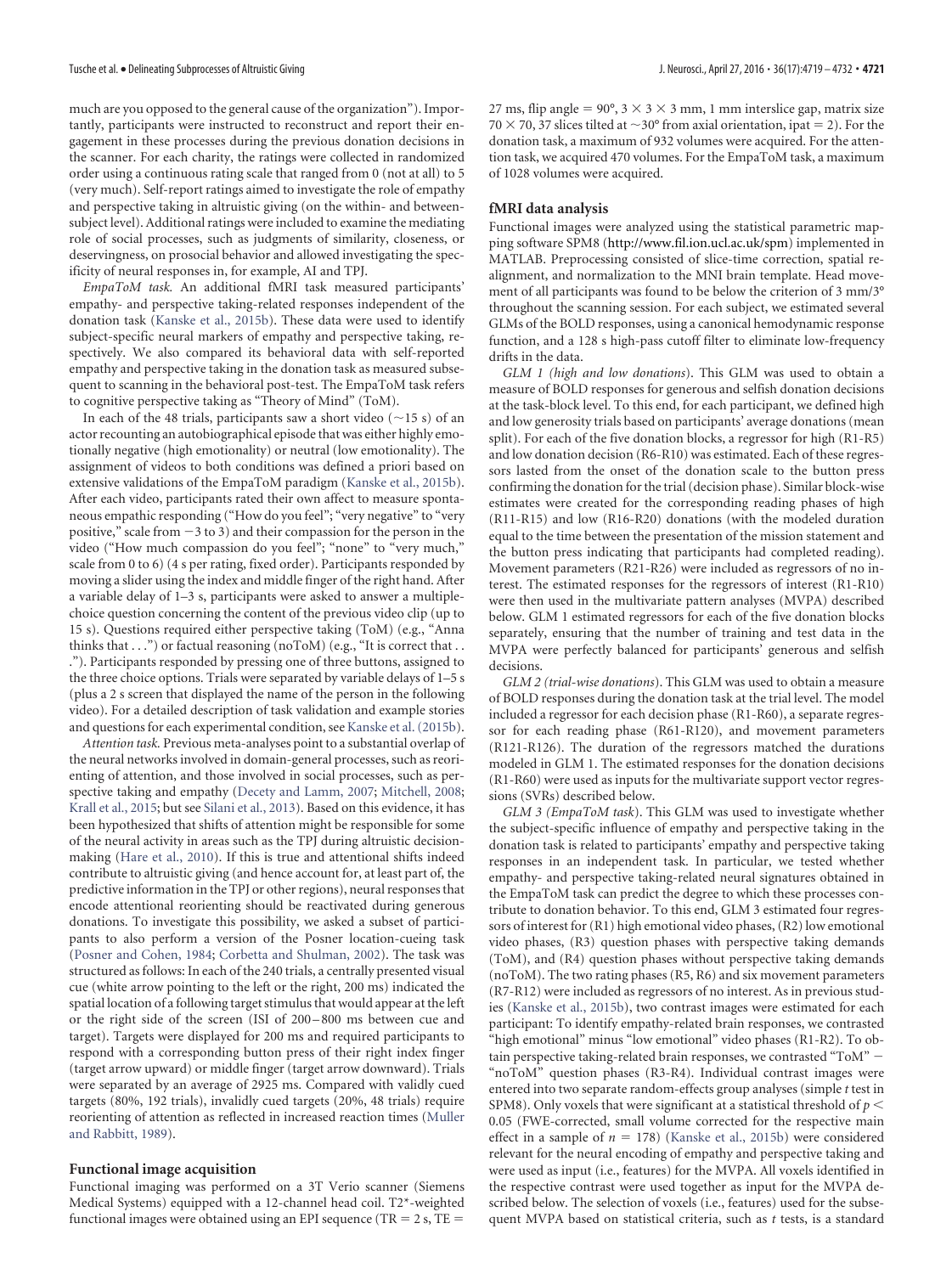approach in MVPA [\(Mitchell et al., 2004;](#page-13-29) [Polyn et al., 2005\)](#page-13-30) to identify "relevant" voxels (i.e., potentially high level of signal and low level of noise) for the neural encoding of a condition/variable of interest and to reduce the dimensionality of the MVPA (for detailed introductions to this topic see, e.g., [Haynes and Rees, 2006;](#page-12-23) [Misaki et al., 2010\)](#page-13-31). The selection of voxels based on comparisons of task-related experimental conditions of interest is conceptually well grounded, data-driven, and completely independent from the donation task.

*GLM 4 (attention task*). This GLM was used to investigate whether activity related to the generosity of donations is related to stimulusdriven shifts of attention. GLM 4 estimated the average responses in each target period of the Posner cueing task (R1-R240). Cueing periods and movement parameters were modeled as regressors of no interest. Estimated responses for the 48 invalidly cued target trials and for 48 validly cued target trials (randomly drawn from the total of 192 valid trials) were used as input in the MVPA described below. Only correct trials were considered as input for the MVPA and the number of validly and invalidly cued trials was matched.

#### *MVPA*

*Neural decoding of generous donation decisions.* This decoding analysis was designed to identify brain regions that decode generous versus selfish giving decisions as measured by a mean split of donations at the subject level. To this end, we used GLM 1's parameter estimates for brain responses during high (R1-R5) and low (R6-R10) donations for each participant. We applied a whole-brain "searchlight" decoding approach that does not depend on a priori assumptions about informative brain regions and ensures unbiased information mapping throughout the whole brain [\(Kriegeskorte et al., 2006;](#page-13-32) [Haynes et al., 2007\)](#page-12-24). The searchlight decoding was done as follows: For each participant, we defined a sphere (radius =  $4$  voxels) around a given voxel  $v_i$  of the measured brain volume [\(Bode and Haynes, 2009;](#page-12-25) [Kahnt et al., 2011a;](#page-12-26) [Tusche et al., 2014;](#page-13-33) [Wis](#page-13-34)[niewski et al., 2015\)](#page-13-34). For each of the *N* voxels within this sphere, we extracted parameter estimates and transformed them into an *N*-dimensional pattern vector. Pattern vectors were created separately for high and low donations and for each donation block. Pattern vectors of all blocks but one ("training data") were used to train a linear kernel support vector machine (SVM) classifier (http://www.csie.ntu.edu.tw/  $\sim$ cjlin/libsvm) using a fixed cost parameter c = 1. This provided the basis of the following classification of the pattern vectors of the remaining donation block ("test data") as representing either high or low donations. The procedure was repeated five times, always using a different donation block as test dataset (leave-one-pair-out cross-validation). The amount of predictive information on generosity was represented by the average percentage of correct classifications across the fivefold cross-validation and was assigned to the central voxel  $v_i$  of the searchlight sphere. This support vector classification (SVC) was successively performed for all spherical clusters created around every voxel of the measured brain volume, resulting in a 3D map of average classification accuracies for each participant. These accuracy maps were then smoothed (8 mm FWHM) and entered into a random-effects group analysis (simple *t* test in SPM8) to identifying brain regions that encoded generosity across participants. Chance level of the binary classification (high vs low donations) was 50%. In this and later searchlight decoding analyses, brain regions are reported as significant only if they yielded decoding accuracies significantly above chance at a stringent statistical threshold of  $p$   $\leq$  0.05 (FWE-corrected for multiple comparisons at the voxel level).

*Post hoc* permutation tests were performed for each identified cluster (using all voxels within a cluster) to illustrate how likely cluster-wise decoding accuracies were achieved by chance, compared with datadriven permutation-based null distributions. For each participant, permutation distributions were created by breaking up the mapping of labels (high or low donation) and response patterns (1000-fold). To allow for permutation tests at the group level, we then compared average "real" decoding accuracies (cluster-wise mean across participants) to sampled permutation null distribution (averaged across participants for each of the 1000-fold). Cluster-wise permutation-based null distributions were also created for all other whole-brain searchlight decoding analyses, verifying theoretical chance levels (e.g., of 50% for binary classifications) without exception. Complementary permutation tests, which further illustrated that cluster-wise decoding accuracies are unlikely achieved under the null hypothesis, are only displayed for the whole-brain decoding of high and low donations.

To compare these decoding results with classic univariate effects, we also estimated a GLM 5 that was identical to GLM 1 (including parameter estimates for "high" and "low" donations) with the exception that spatially smoothed functional data were used (Gaussian kernel of 8 mm FWHM). Individual contrast images were then used to compute random-effects group analyses using paired *t* tests as implemented in SPM8. Similar to the multivariate decoding approach, we applied a stringent statistical threshold of  $p < 0.05$  (FWE-corrected).

In addition to binary classifications of high and low donations, we also examined whether trial-by-trial variations in donation size were encoded in multivoxel response patterns, using a support vector regression (SVR) analysis in combination with a searchlight approach (as outlined above). This analysis used trial-wise donations as labels and trial-wise response patterns (GLM 2) as input features of the prediction (for a detailed description of SVR, see below).

*Neural decoding of social processes at the time of donation decisions.* Next, we examined whether predictive neural information on generous donations can be linked to the recruitment of social processes (measured after scanning) that, as reported below, were found to impact donations at the behavioral level. In particular, we tested whether the amount of reported empathy and perspective taking for the beneficiaries of each charity were encoded in brain regions that encoded the generosity of donation decisions. This was done as follows: For each rating obtained in the behavioral post-test, we applied a separate SVR analysis in combination with a searchlight approach as described above. To take full advantage of stimulus-specific ratings (e.g., the degree of perspective taking), we used trial-wise parameter estimates (R1-R60, GLM 2) as input for all linear kernel SVRs (v-SVR; LIBSVM as used for binary classifications; http://www.csie.ntu.edu.tw/~cjlin/libsvm) together with participants' ratings as labels. A slightly reduced cost parameter of  $c = 0.01$  was used (preselected based on previous studies using a similar whole-brain searchlight SVR approach) [\(Kahnt et al., 2011a,](#page-12-26) [2014\)](#page-13-35) to account for substantially increased computational costs compared with block-wise, binary SVC. Similar to the decoding of high and low donations, pattern vectors of four of the five donation blocks were used to train the regression model. This provided the basis for the prediction of the ratings of the 12 trials of the remaining donation block (independent test data) based on their neural response patterns. This procedure was repeated several times, always using trials of a different task block as test data (fivefold cross-validation). Information about the mental process of interest (e.g., perspective taking) was defined as the average Fisher's *z*-transformed correlation coefficient between the rating predicted by the SVR model and participants' actual ratings in these trials [\(Kahnt et al., 2011a,](#page-12-26) [b,](#page-12-27) [2014;](#page-13-35) [Gross et al., 2014\)](#page-12-28). Similar to the SVC, this accuracy value was assigned to the central voxel of the searchlight cluster, and the procedure was repeated for every voxel of the measured brain volume. For each rating, resulting decoding maps of all participants were smoothed (8 mm FWHM) and submitted to random-effects group analyses. Statistical tests were restricted to brain regions predictive of the generosity of donations (see [Table 2\)](#page-7-0) using the inclusive masking option as implemented in SPM8. Only regions that passed the statistical threshold of  $p < 0.05$ (FWE-corrected at voxel level) are reported.

As before, we compared these results with those of a univariate analysis by estimating a GLM 6 (based on smoothed data, 8 mm FWHM) with the following regressors: reading phases (R1), decision phases (R2), and the decision phase interacted with empathic responses (R3), perspective taking (R4), deservingness (R5), similarity (R6), closeness (R7), and opposition (R8). Movement parameters were included as regressors of no interest (R9-R14). Contrast images were calculated for each of the parametric regressors (R3-R8) and used for separate random-effects group analyses using single *t* tests as implemented in SPM8 ( $p < 0.05$ , FWEcorrected). We also repeated this GLM without the serial orthogonalization of R3-R8 as implemented in SPM.

*Neural decoding of the subject-specific influence of empathy and perspective taking in donation decisions.* Behavioral regressions in the donation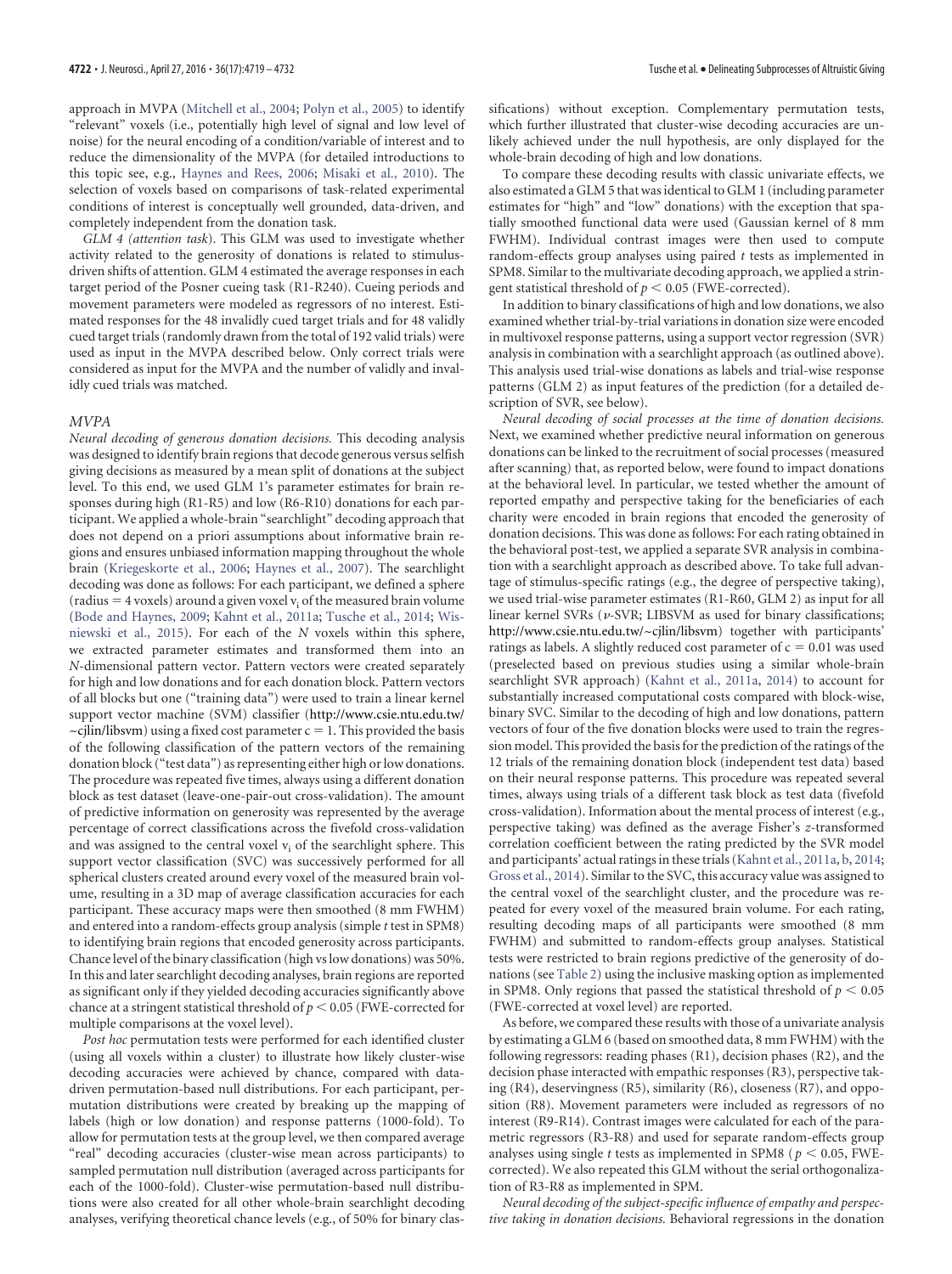task (described below) revealed that the relative influence of empathy and perspective taking in donation decisions varied across individuals. Following up on this evidence, we examined whether these subjectspecific contributions of empathy and perspective taking for donation decisions are related to participants' more general empathy and perspective taking responses, independent of altruistic giving. In particular, we tested whether task-elicited neural signatures of empathy and perspective taking can predict the degree to which participants rely on these processes in a separate donation task. Contrary to the previously described decoding analyses that tested for predictive neural information within each participant (across trials or conditions), this analysis focused on interindividual differences and hence used a cross-subject decoding approach. Moreover, instead of focusing on information contained in local spatially distributed response patterns (as identified in searchlight decoding approaches), this analysis used multivoxel representations across brain regions to characterize affective (empathy) and cognitive (perspective taking) mental states in individual subjects.

For each participant, based on functional data in the EmpaToM task, we created two independent contrast images that represented neural signatures for empathy and perspective taking (GLM 3). Two separate group-level analyses were implemented to identify voxels relevant for the encoding of both processes (i.e., feature selection independent of the donation task). For the 119 identified empathy-relevant voxels (see [Table 5\)](#page-9-0), we extracted parameter estimates from the subject-specific contrast image for empathy (yielding a 119-dimensional pattern vector for each participant). Subject-specific empathy-patterns were then used to train a linear support vector regression ( $\nu$ -SVR,  $c = 1$ ) together with participants' measures of the relative influence of empathy in the donation task as labels ( $\beta_{\text{empathy}}$  obtained in the behavioral regression of donations). Cross-validation was achieved by a split-half of the sample  $(i.e., n_{\text{train}} = 15, n_{\text{test}} = 15)$ , and repeated 1000 times. Predictive accuracies were defined as the average Fisher's *z*-transformed correlation coefficient between the regression weights predicted by the SVR model and actual regression weights of participants in the test sample. To assess the statistical significance of the predictions, accuracies were contrasted against permutation-based null distributions (1000-fold) (pairedsample Wilcoxon signed rank test as implemented in MATLAB, The MathWorks). The decoding procedure was then repeated for perspective taking and the other post-test measures (separately), based on both the empathy-related and perspective taking-related responses in the Empa-ToM task. Bonferroni correction was used to adjust *p* values for multiple comparisons across the total of 12 independent tests.

*Neural decoding of stimulus-driven reorientation of attention.* To investigate the role of domain-general attentional shifts in altruistic decisions, we performed two different types of decoding analyses for attention data: within-attention task and cross-task decoding.

The within-attention task MVPA identified brain regions that encode stimulus-driven reorienting of attention using a whole-brain searchlight approach similar to the binary classification of generous and selfish donations described above. Parameter estimates of validly and invalidly cued target trials from GLM 4 were used to create trial-specific pattern vectors. Pattern vectors for 48 valid and 48 invalid trials were then assigned to four sets according to their presentation order. Matching the decoding of high and low donations, a linear SVC  $(c = 1)$  was trained on data of three sets and tested on independent data of the remaining fold. Average correct classification across the fourfold cross-validation was assigned to the central voxel of the searchlight. Participants' decoding maps were smoothed (8 mm FWHM) and tested at the group level against the chance level of 50% ( $p < 0.05$ , FWE-corrected).

The cross-task MVPA tested whether overlaps in areas predicting attention shifts and generous donations are indicative of shared neural code across both tasks. Thus, assuming that attentional shifts indeed contribute to altruistic giving, we hypothesized that neural responses that encode attentional reorienting might be reactivated during generous donations. Comparisons of neural activation patterns across tasks [\(Tusche](#page-13-33) [et al., 2014;](#page-13-33) [Corradi-Dell'Acqua et al., 2016\)](#page-12-29) allowed us to explicitly test for common neural codes across both tasks. To this end, we performed ROI-based cross-task decoding using clusters in right TPJ and right pSTS as described in [Table 2.](#page-7-0) Decoding parameters and neural response patterns were identical to the within-task decoding of donations and attention shifts, with the exception that we now trained a classifier on all response patterns of the attention task (validly vs invalidly cued targets) and tested it on response patterns of one donation block (low vs high donations). Decoding accuracies obtained in this fivefold out-of-sample prediction (i.e., of independent data of one particular donation block) were then averaged and reflected the amount of shared predictive information in the ROI.

For each ROI, we then tested whether participants' decoding accuracies were statistically significant above the chance level of 50% using permutation tests (1000-fold). Significant results (corrected for the number of ROIs) would point to shared information across both tasks and support the notion that predictive information on generosity in this brain region is, at least partly, due to reinstatement of neural codes recruited for domain-general processes, such as reorienting of attention.

#### **Results**

## **Donation behavior**

Average donations varied substantially across participants (minimum = €6.6; maximum = €37.68; mean ± SD: €22.30 ± 9.09) [\(Fig. 1](#page-5-0)*B*). There was also considerable variation in donations to different charities within participants (range of individuals' SDs: €4.47 to €15.71). This latter variation was exploited in defining "high" and "low" donations at the individual level for the neural decoding of generous and selfish donations. High (€31.38  $\pm$ 2.95) and low ( $\text{\textsterling}13.95 \pm 2.36$ ) donation trials were identified based on participants' average donations (mean split) [\(Fig. 1](#page-5-0)*C*). Decision times were comparable for high (4.67  $\pm$  1.78 s) and low  $(4.63 \pm 1.88 \text{ s})$  donation conditions (paired *t* test,  $p = 0.63$ ), ensuring that the neural decoding of generous donations is not confounded by differential durations of decision periods. Likewise, the number of trials for high and low donations was matched (paired *t* test,  $p = 0.20$ ). Moreover, there was substantial variation in donations to specific charities [\(Fig. 1](#page-5-0)*D*). This finding makes it unlikely that the neural decoding of generous donations is driven merely by properties of particular charity stimuli.

#### **Behavioral post-test measures**

To identify potential sources of the variation in observed donations, participants rated the extent to which each charity activated six different social mental processes that have previously been implicated in altruistic behavior [\(Eisenberg and Miller, 1987;](#page-12-20) [Eckel and Grossman, 1996;](#page-12-21) [Moll et al., 2006;](#page-13-24) [Hare et al., 2010;](#page-12-8) [Hein et al., 2010;](#page-12-9) [Mathur et al., 2010;](#page-13-4) [Batson, 2011;](#page-12-18) [Ma et al.,](#page-13-25) [2011;](#page-13-25) [Waytz et al., 2012\)](#page-13-9). Self-report measures were obtained subsequent to scanning (i.e., after the donation task) using continuous rating scales ranging from 0 (not at all) to 5 (very much). On average, participants reported a considerable degree of perceived empathy (mean  $\pm$  SD: 3.22  $\pm$  0.64) and perspective taking  $(2.84 \pm 0.66)$  for beneficiaries of a charity. Thus, self-report data indicate that participants engaged in empathic responses and perspective taking, to various degrees, when making donation decisions. Self-reports also indicated that beneficiaries were perceived as highly deserving (mean  $\pm$  SD: 3.71  $\pm$  0.53), moderately similar (1.88  $\pm$  0.60), and close (2.11  $\pm$  0.61) to themselves. Closeness referred to the extent to which participants thought that they, or someone close to them, might benefit from the charity [\(Hare et al., 2010\)](#page-12-8). Participants also reported relatively little opposition to the general goals of the charities (1.56  $\pm$  0.59) (for the correlation matrix of average post-test measures, see [Table 1\)](#page-5-1).

#### **Behavioral prediction of donations**

Next, we estimated a linear mixed regression model to investigate the relationship between the six socio-affective/socio-cognitive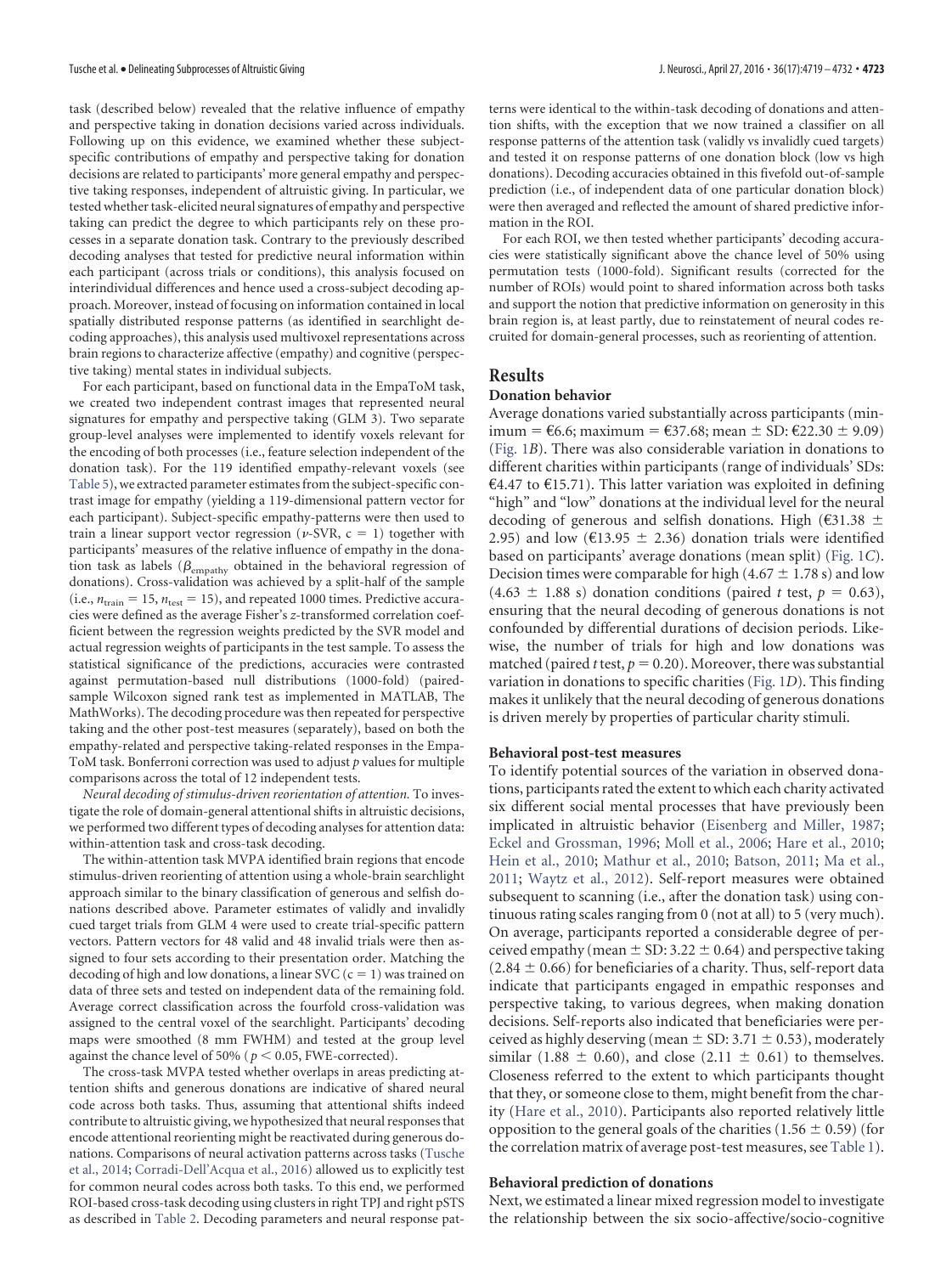ratings and donations. The dependent variable was the donation made in a given trial. The independent variables were the six ratings provided by the same participant for that charity, which were entered as fixed effects, whereas subjects were modeled as random effects. Self-reported empathy ( $\beta = 1.97, p < 0.001$ ), perspective taking ( $\beta = 0.78$ ,  $p < 0.003$ ), deservingness ( $\beta = 4.52, p < 0.001$ ), and opposition to the general cause of the charity ( $\beta$  = 1.97, rescaled so positive regression parameter represent less opposition,  $p \, < \, 0.001$ ) were found to be significant predictors of donations. In contrast, similarity ( $p = 0.14$ ) and closeness ( $p = 0.885$ ) were not significant predictors. Including interaction terms in the linear mixed regression model did not yield any significant interaction effects (*p* values  $>$  0.05). Overall, these results demonstrate that empathy and perspective taking for beneficiaries of the charities (as well as a number of control variables) are associated with increased levels of generous behavior.

For use in later analyses, we also estimated an individual version of these models. For each participant, we estimated a separate linear regression of donations on the six predictor variables (mean  $\pm$  SD:  $\beta_{\text{perspective taking}} = 0.47 \pm 1.82; \beta_{\text{empathy}} = 1.86 \pm 2.47; \beta_{\text{opposition}} = 2.59 \pm 2.98;$  $\beta_{\text{closeness}} = -0.06 \pm 1.44; \ \beta_{\text{similarity}} =$  $-0.07 \pm 3.76$ ;  $\beta_{\text{deservingness}} = 4.46 \pm 1.00$ 3.01). The estimated coefficients from these regressions were used as individual measures of the extent to which these different processes are associated with donations. Behavioral regression weights were also used to test for neural correlates that reflect the relative level of influence of (particularly) empathy and perspective taking in donation decisions across individuals. Subject-specific contributions of affective empathy were significantly

stronger than those for cognitive perspective taking (paired *t* test,  $p = 0.03$ ).

## **Behavior in a separate empathy and perspective taking task (EmpaToM)**

Participants reported significantly more negative affect after emotionally negative (mean  $\pm$  SD:  $-1.16 \pm 0.88$ , scale from  $-3$ to 3) than after neutral (0.36  $\pm$  0.76) videos (paired *t* test,  $p$  < 0.001). This finding suggests that participants shared the emotional state of the persons depicted in the videos (i.e., responded empathically). Importantly, participants' average empathic responses in the EmpaToM task (rescaled so that higher values correspond to increased empathic responses) correlated with average empathy ratings for the beneficiaries of the charities in the separate donation task ( $r = 0.34$ ,  $p = 0.045$ , two-tailed;  $p = 0.55$ for average perspective taking in the donation task). Correlation coefficients were comparable ( $r = 0.35$ ,  $p = 0.064$ , two-tailed)



<span id="page-5-0"></span>Figure 1. fMRI donation task and behavior. *A*, In each trial, participants were presented with a mission statement of a real-life charity (reading phase, up to 30 s). Subsequently, a continuous rating scale ( $\in$ 0 to  $\in$ 50) was presented, and participants were asked to decide how much of their endowment of €50 they were willing to donate (decision phase, up to 10s). Intertrial intervals varied from 4 to 8 s. *B*, Histogram of participants' average donations (range of €6.69 to €37.68; mean  $\pm$  SD: €22.30  $\pm$  9.09), confirming considerable variations in participants' average generosity.*C*, Taking advantage of the variability of generosity across trials, we defined high and low donations for each participant based on their average donation. Graph represents mean  $\pm$  SD for individuals' high and low donations used to decode participants' generous and selfish giving decisions from neural response patterns. *D*, Stimuli were selected based on independent behavioral pretests. Graph represents mean  $\pm$  SD of donations to each charity for the fMRIsample. Substantial variations in donations to each charity ensured that neural decoding of generosity did not merely reflect properties of individual stimuli.

<span id="page-5-1"></span>**Table 1. Correlations of average self-reported empathy, deservingness, perspective taking, opposition, similarity, and closeness**

| Empathy      | <b>Deservingness</b> | Perspective taking | <b>Opposition</b> | Similarity        | Closeness |
|--------------|----------------------|--------------------|-------------------|-------------------|-----------|
| E            | $0.82*$              | $0.74*$            | $0.73*$           | $0.50^+$          | $0.46^+$  |
| D            |                      | $0.61*$            | $0.92*$           | 0.35              | 0.33      |
| PT           |                      |                    | $0.57*$           | 0.26              | 0.25      |
| $\mathbf{0}$ |                      |                    |                   | 0.39 <sup>†</sup> | 0.29      |
| S            |                      |                    |                   |                   | $0.72*$   |
|              |                      |                    |                   |                   |           |

 $*_p$   $<$  0.05, Bonferroni corrected;  $^\dagger{}_{p}$   $<$  0.05 uncorrected.

when we controlled for social desirability as measured in a questionnaire score [\(Stöber, 2001\)](#page-13-36), indicating that this effect was not due to self-report biases or demand characteristics.

Participants also reported significantly more compassion after emotionally negative (4.00  $\pm$  1.05, scale from 0 to 6) than after neutral videos (1.80  $\pm$  0.93) (paired *t* test;  $p < 0.001$ ). Partici-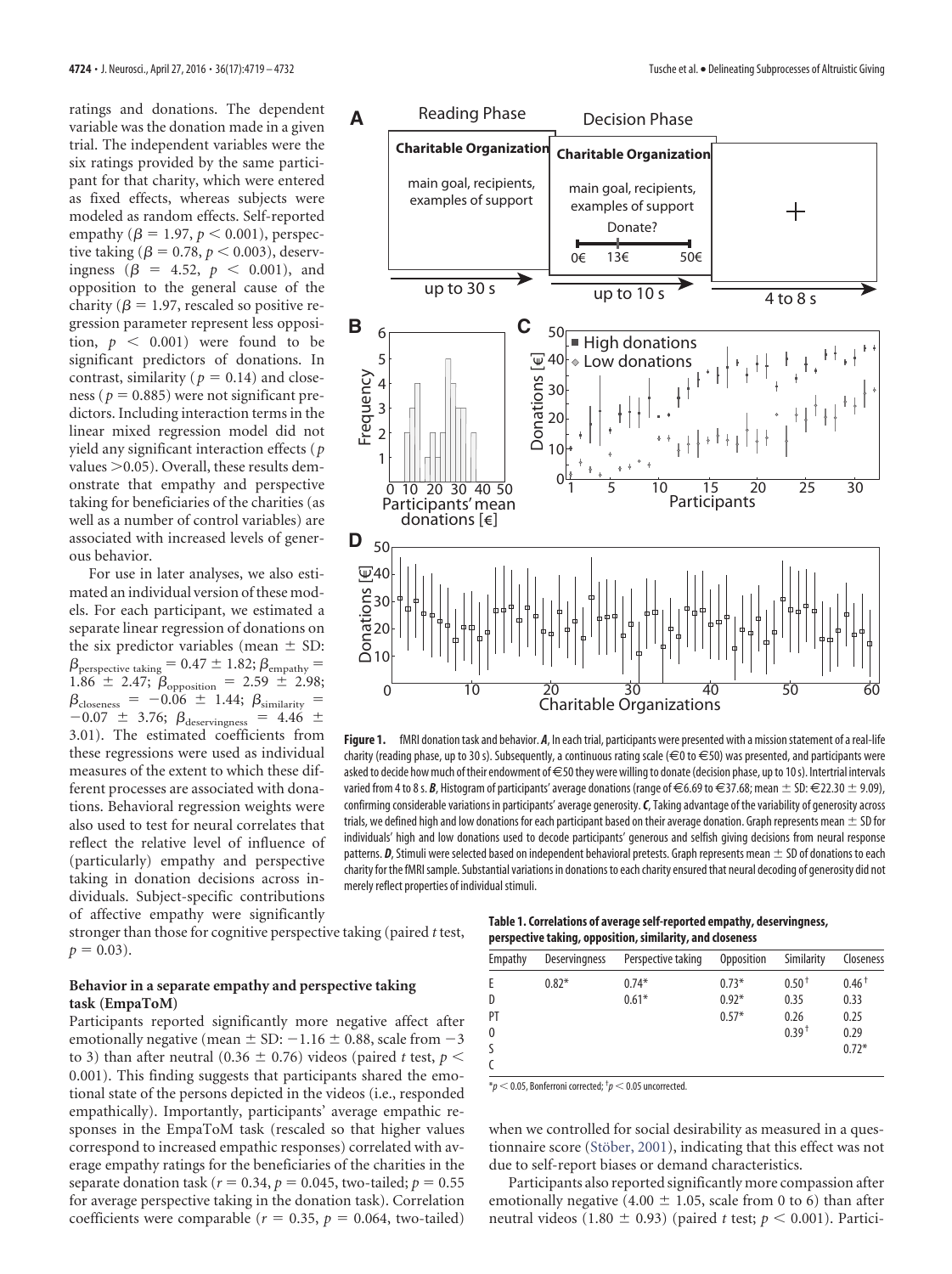

AI: anterior insula; TPJ: temporoparietal junction; mPFC: medial prefrontal cortex; dlPFC: dorsolateral PFC; SFS: superior frontal sulcus; pSTS: posterior superior temporal sulcus; inf/midTG: inferior/mid temporal gyrus, l/r VC: left/right visual cortex/cerebellum

<span id="page-6-0"></span>Figure 2. Neural decoding of generous donations and of stimulus-driven reorienting of attention. *A*, A whole-brain searchlight decoding approach was used to identify neural signatures that reliably encoded participants' generous and selfish giving decisions across participants ( $p < 0.05$ , FWE-corrected at voxel level,  $k > 5$  voxels). For details, see Table 2. *B*, Post hoc permutation tests further illustrated that decoding accuracies in predictive brain regions (displayed as triangles), based on response patterns of all voxels in a cluster, are unlikely achieved by chance (all p values 0.007). Boxplots represent null distributions of classification accuracies in the cluster across 1000 permutations. Central marks of boxplots indicate medians, which were found to be 50% (chance level) for all clusters. Edges of boxes indicate the 25th–75th percentiles. Whiskers extend to extreme data points. C, Cluster in the right TPJ/pSTS that encoded (nonsocial) stimulus-driven reorienting of attention (displayed in turquoise) in a whole-brain searchlight analysis (within attention task decoding,  $p < 0.05$ , FWE-corrected at voxel level,  $k$  > 5 voxels). The predictive cluster overlapped with two clusters in the right TPJ and pSTS that predicted generous and selfish donations in a separate donation task (displayed in orange, within donation task decoding, see *A*). *D*, ROI-based cross-task decoding examined whether neural responses that encode attentionshifts are reactivated during generous donation decisions. Activation patterns in the right pSTS coding forstimulusdriven attention shifts contained significant information on generous giving decisions (illustrated by triangle,  $p<0.05$ , corrected, permutation test). This finding suggests that the domain-general process of reorienting of attention toward (socially relevant) stimuli may account for part of the predictive information in the pSTS in the donation task. No evidence for shared neural code was found for the TPJ cluster ( $p > 0.05$ ). Graph represents cross-task decoding accuracies in both clusters (triangles) and for cluster-based null-distributions (1000 permutations). Boxplots represent medians and 25th–75th percentiles. Whiskers indicate ranges of decoding accuracies.

pants' average self-reported compassion in the EmpaToM task was positively correlated with their average affective empathic responses in both the EmpaToM ( $r = 0.62$ ,  $p < 0.001$ ) and the donation task ( $r = 0.49$ ,  $p = 0.005$ ).

As in previous implementations of this task [\(Kanske et al.,](#page-13-12) [2015b\)](#page-13-12), EmpaToM questions with perspective taking demands had lower error rates (28  $\pm$  13%) and slightly faster reaction times (8073  $\pm$  1213 ms) compared with those without perspective taking requirements (errors:  $42 \pm 13\%$ ; reaction times:  $8286 \pm 1113$  ms; paired *t* test for errors:  $p < 0.001$ , for reaction times:  $p = 0.196$ , two-tailed). Difference scores in both measures were *z*-scored and averaged to obtain a composite measure of participants' perspective taking performance. Composite scores of participants' perspective taking performance in the EmpaToM were marginally positively correlated with participants' average perspective taking ratings in the donation task ( $r = 0.32$ ,  $p = 0.08$ , two-tailed;  $p = 0.96$  for average empathy for beneficiaries in donation task).

Notably, behavioral measures of empathy and perspective taking are comparable with previous implementations of the EmpaToM task [\(Kanske et al., 2015b\)](#page-13-12), suggesting that the implementation of the donation task did not affect these independent process measures. The positive correlation of empathy and perspective taking responses in the donation task with independent process-measures suggests that self-reports in the donation task indeed reflect these specific social processes.

#### **Neural decoding of high and low donations within participants**

In the first step, we looked for brain regions that reflect the degree of generosity in the donation task (within participants across donation choices). To this end, for each participant, we used a whole-brain searchlight decoding approach to identify local activation patterns that reliably decode participants' high versus low donations. High and low donation trials might differ in numerous ways, including, for example, in terms of their overall value or saliency. Thus, this initial decoding analysis explicitly allowed for the possibility that predictive neural information is unrelated to socio-cognitive and socio-affective processes. Neural signatures in the right AI and right TPJ reliably encoded participants' generous (vs selfish) donation choices ( $p < 0.05$ , FWE-corrected for multiple comparisons at the voxel level, cluster threshold of 5 voxels). Activation patterns in the bilateral mPFC, dlPFC, right pSTS, right superior frontal sulcus (SFS), and left mid and inferior temporal gyrus also predicted high and low donations [\(Fig. 2](#page-6-0)*A*; [Table 2\)](#page-7-0). This analysis was performed at the level of block-wise estimates of conditions of interest (for details, see Materials and Methods), comparable with previous implementations of this MVPA approach in various task domains [\(Haynes et al., 2007;](#page-12-24) [Tusche et al., 2010,](#page-13-37) [2013;](#page-13-23) [Bogler et al.,](#page-12-30) [2011;](#page-12-30) [Bode et al., 2013;](#page-12-31) [Wisniewski et al., 2015\)](#page-13-34). The decoding accuracies generated by response patterns in these different clus-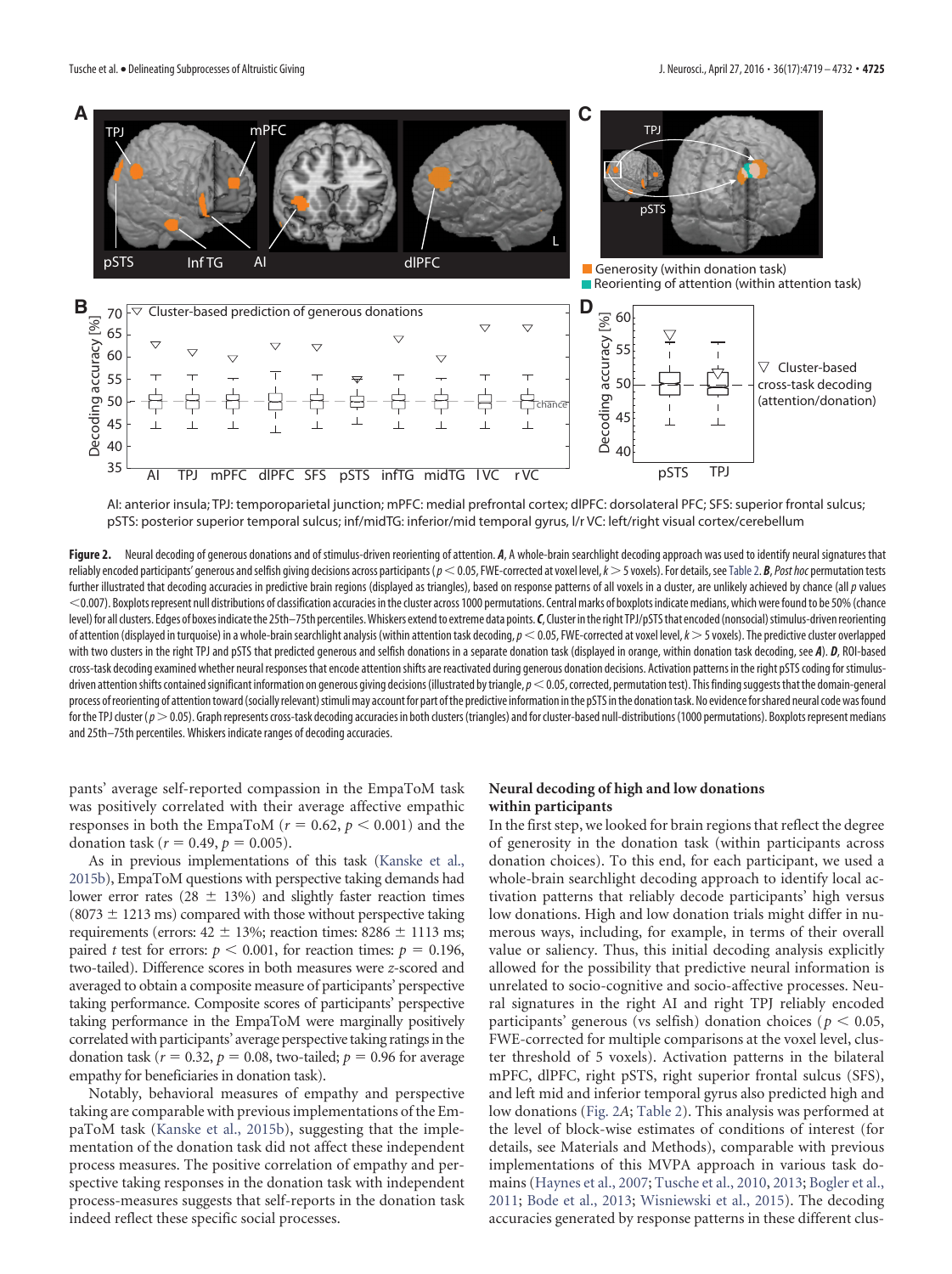<span id="page-7-0"></span>**Table 2. Whole-brain searchlight decoding of generous versus selfish donation decisions***<sup>a</sup>*

|                          |      |          |      |      | MNI   |       |              |
|--------------------------|------|----------|------|------|-------|-------|--------------|
| <b>Brain region</b>      | Side | BA       |      | k    | X     | у     | Ζ            |
| mPFC                     | L/R  | 10/32    | 5.92 | 12   | 0     | 50    | 16           |
| dlPFC                    |      | 46       | 7.20 | 529  | $-26$ | 46    | 22           |
| SFS                      | R    | 46/9     | 5.81 | 6    | 26    | 52    | 32           |
| AI                       | R    |          | 6.23 | 108  | 42    | 24    | 0            |
| Mid temporal gyrus       | R    | 21       | 6.38 | 13   | 46    | $-2$  | $-20$        |
| Inferior temporal gyrus  | R    | 20       | 6.07 | 14   | 56    | $-10$ | $-28$        |
| <b>TPJ</b>               | R    | 39/40/22 | 6.04 | 20   | 56    | $-54$ | 34           |
| pSTS                     | R    | 39       | 6.28 | 17   | 38    | $-66$ | 26           |
| Visual cortex/cerebellum |      | 18/19    | 8.96 | 2351 | $-14$ | $-62$ | $\mathbf{0}$ |
|                          | R    | 18/19    | 7.29 | 322  | 14    | $-72$ | 2            |

*a* Results are reported at a statistical threshold of*p* 0.05, FWE-corrected for multiple comparisons at voxel level (clusterthreshold of 5 voxels); only peak activations of clusters arereported. L, Left hemisphere, R,right hemisphere; BA, Brodmann area;*k*, cluster size in voxels.

ters are depicted in [Figure 2](#page-6-0)*B* (triangles). These accuracies are comparable with those found in previous studies using a similar decoding procedure [\(Hampton and O'Doherty, 2007;](#page-12-32) [Soon et al.,](#page-13-38) [2008;](#page-13-38) [Tusche et al., 2010,](#page-13-37) [2014;](#page-13-33) [Bode et al., 2013;](#page-12-31) [Wisniewski et](#page-13-34) [al., 2015\)](#page-13-34). *Post hoc* permutation tests illustrate that decoding accuracies in all clusters are unlikely achieved by chance alone (all *p* values 0.007; [Fig. 2](#page-6-0)*B*) [\(Tusche et al., 2010,](#page-13-37) [2014;](#page-13-33) [Wisniewski et](#page-13-34) [al., 2015\)](#page-13-34). Moreover, null distributions of classification accuracies based on permutation analyses in all clusters (1000 repetitions) varied  $\sim$  50% [\(Fig. 2](#page-6-0)*B*, boxplots), confirming the chance level expected for a binary classification.

Several control analyses confirmed that predictive accuracies for this decoding analysis are unrelated to differential variance in donations for high and low donation trials. For instance, difference scores of variance ( $\delta_{\text{high}}^2 - \delta_{\text{low}}^2$ ) used as a covariate in the random-effects group analysis (simple *t* test in SPM) found that decoding accuracies in all clusters were unrelated to differential variance, even at a very liberal statistical threshold of  $p < 0.001$ , uncorrected. Similar results were obtained for using unsigned difference scores ( $|\delta_{\text{high}}^2 - \delta_{\text{low}}^2|$ ) as a covariate ( $p < 0.001$ , uncorrected).

For comparison with previous work, we also estimated a univariate GLM of the BOLD responses to look for areas that respond differently in high versus low donation trials. We did not find any significant regions exhibiting larger responses during high donations at a statistical threshold of  $p < 0.05$ , FWEcorrected. For the reverse contrast (low  $>$  high donations), only one cluster in the early visual cortex was significantly more activated ([MNI  $-16$ ,  $-62$ ,  $-2$ ],  $t = 6.13$ ). These findings suggest that information on the generosity of donations seems to be encoded in spatially distributed response patterns.

Together, these findings provide converging evidence that response patterns in several brain regions, including the right TPJ and right AI, contained reliable information about the level of generosity in donation choices. Further support for this notion was provided by the results of a supplemental support vector regression analysis that tested for response patterns that encode trial-by-trial variations in donation size (for a full list of signifi-cant clusters, see [Table 3\)](#page-8-0) ( $p < 0.05$ , FWE-corrected at the whole- $\text{brain voxel level}, k = 5 \text{ voxels}.$ 

## **Neural decoding of high and low donations varies systematically across participants**

Next, having established that several brain regions contain information about the generosity of donations, we investigated whether their neural codes might be related to distinct mental processes of interest, such as empathy or perspective taking. Behavioral regression estimates of all six post-test measures (see Behavioral prediction of donations) were used as covariates in a random-effects group analysis on accuracy maps (simple *t* test in SPM, small volume [SV] correction for predictive clusters as listed in [Table 2\)](#page-7-0). We found that increased contributions of empathic responses as input for donation decisions were reflected in higher predictive accuracies for generosity obtained in the AI (peak at [MNI 46, 22,  $-6$ ],  $t = 3.29$ ) (height threshold of  $p <$ 0.001, FWE SV-corrected). Increased contributions of perspective taking, on the other hand, covaried with higher decoding accuracies in the right TPJ (peak at  $[MNI 64, -50, 32], t = 4.09$ ) (height threshold of  $p < 0.001$ , FWE SV-corrected). Decoding accuracies in all other cluster showed no significant interaction with interindividual differences in empathy or perspective taking, even at this more liberal statistical threshold. Notably, these results were found when controlling for the impact of all other post-test measures (using serial orthogonalization as implemented in SPM in different GLMs that only differed in the order of covariates). Individual differences in other post-test measures were not found to systematically covary with decoding accuracies at this statistical threshold. Overall, the results suggest that empathy and perspective taking might be the two psychological processes that most closely resemble the computations performed in the AI and TPJ during generous donations.

## **Neural decoding of trial-by-trial variations in empathy and perspective taking for beneficiaries during donations**

In this set of analyses, we further investigated the specific link between empathy and neural activation in the AI, and perspective taking and neural responses in the TPJ. In particular, we tested whether brain responses obtained during donation decisions reflected participants' self-reported levels of empathy and perspective taking (as measured after scanning) on a trial-by-trial basis.

First, we used multivariate regressions (SVRs) together with a whole-brain searchlight approach to identify brain areas that encode the levels of participants' empathy across donation trials [\(Fig. 3](#page-8-1)*A*). Consistent with the results above, we found that trialby-trial variations in empathic responses for the beneficiaries of different charities were encoded in the right AI (height threshold of  $p < 0.05$ , FWE-corrected at voxel level) (average  $r = 0.14$ ; for illustration of cluster identified in this whole-brain analyses, see [Fig. 3](#page-8-1)*C*). Response patterns in the mPFC, dlPFC, SFS, and bilateral visual cortex also predicted trial-wise variations in empathy (for details, see [Table 4\)](#page-8-2). Notably, while the right AI was found to contain information on empathic responses during donation decisions, predictions based on response patterns in the right TPJ varied around chance [\(Fig. 3](#page-8-1)*C*). A *post hoc* paired *t* test of predictive accuracies in both clusters (average across voxels) confirmed that predictive information on participants' empathic responses in the right AI was significantly higher than those found in the  $right TPI (p = 0.002)$ . *Post hoc* cluster-based permutation tests (using all voxels within a cluster to define response-patterns, 1000-fold) further illustrated that predictive accuracies in all clusters were unlikely to arise by chance ( $p$  values  $\leq 0.001$ ).

Second, we performed a similar whole-brain SVR analysis to look for clusters that encode participants' levels of perspective taking across trials [\(Fig. 3](#page-8-1)*B*). We found that spatially distributed response patterns in the right TPJ encoded the degree of perspective taking during donation decisions ([MNI 58,  $-54$ , 32],  $t =$ 4.23, average  $r = 0.11$ ,  $p < 0.05$ ; [Fig. 3](#page-8-1)D). No other brain region (including the AI) was predictive at a stringent statistical thresh-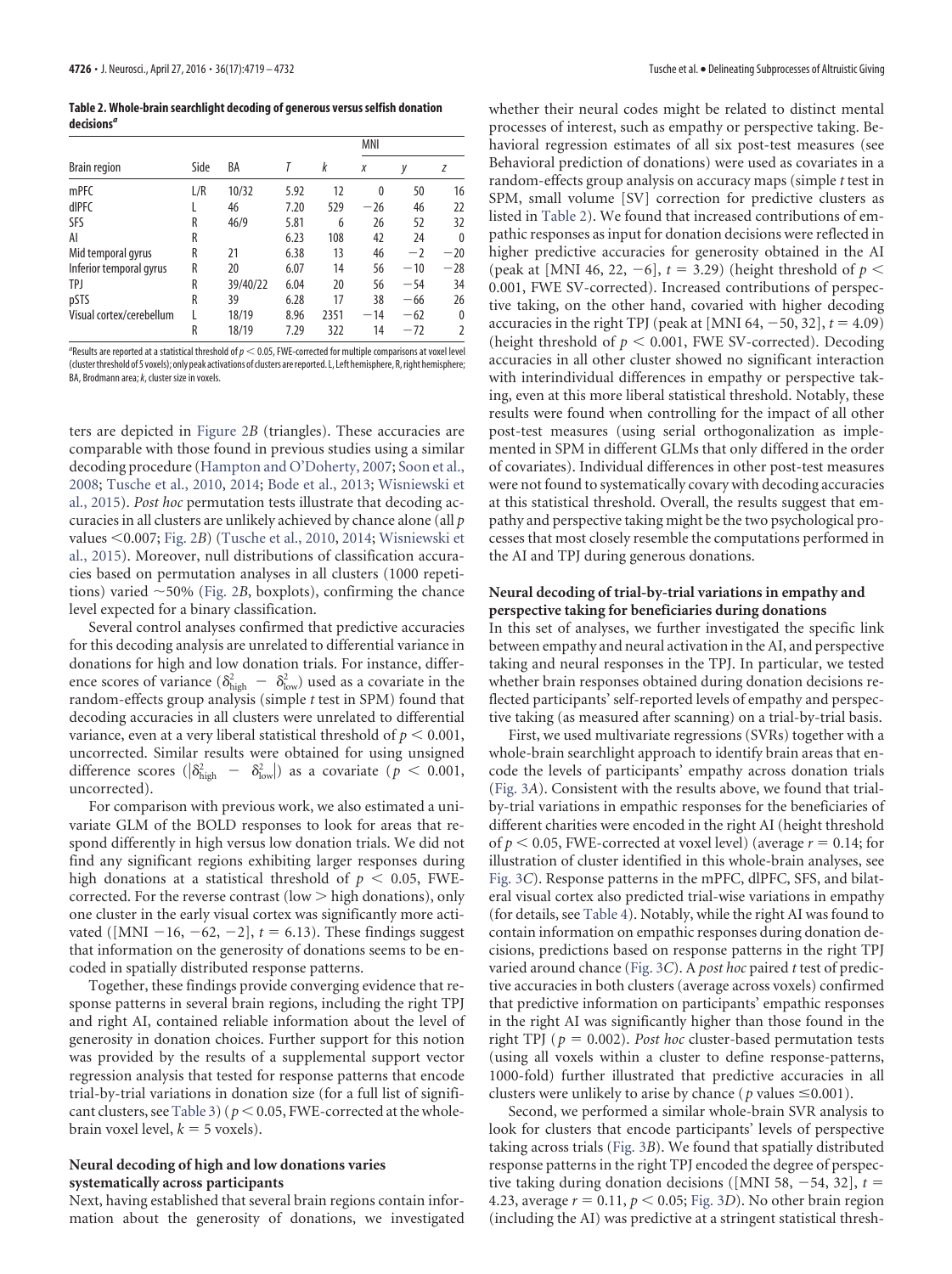## <span id="page-8-0"></span>**Table 3. Whole-brain searchlight regression (SVR) of donations***<sup>a</sup>*

|                                       |      |               |      |      | MNI   |       |                          |
|---------------------------------------|------|---------------|------|------|-------|-------|--------------------------|
| <b>Brain region</b>                   | Side | BA            |      |      |       |       |                          |
| mPFC/dIPFC/SFS                        | R/L  | 9/10/32/46    | 9.63 | 8595 | 20    | 36    | 32                       |
| <b>Ventromedal PFC</b>                |      |               | 6.23 | 23   |       | 36    | -8                       |
| Inferior frontal gyrus/Al             |      |               | 6.16 | 33   | 38    | 40    | $\overline{\phantom{0}}$ |
| Inferior frontal gyrus/Al             |      | 44            | 5.90 | 23   | 50    | 10    | 12                       |
| Inferior/mid temporal gyrus           |      | 20/21         | 6.98 |      | 54    | $-38$ | $-12$                    |
| <b>TPJ</b>                            |      | 39/40/22      | 5.78 | 28   | 60    | $-56$ | 30                       |
| Precentral gyrus                      |      |               | 5.88 | 14   | $-32$ | ſ     | 46                       |
| Superior frontal gyrus/SMA            |      | 6/8           | 6.19 | 104  | 38    |       | 66                       |
| Superior frontal gyrus/SMA            |      |               | 5.71 | 11   | 24    |       | 68                       |
| Visual cortex/cerebellum (VC)         |      | 19            | 6.13 | 338  | 22    | $-86$ | 28                       |
| VC/precuneus/superior parietal cortex | R/L  | 7/18/19/39/40 | 9.41 | 7107 |       | $-70$ | 52                       |

"Results are reported at a statistical threshold of  $p < 0.05$ , FWE-corrected for multiple comparisons at voxel level (cluster threshold of 5 voxels); only peak coordinates of clusters are reported. L, Left hemisphere; R, r Brodmann area;*k*, cluster size in voxels; SMA, supplemental motor area.



<span id="page-8-1"></span>Figure 3. Neural decoding of empathy and perspective taking for beneficiaries of charities. Left, Data are mean  $\pm$  SD for participants' (A) empathy and (B) degree of perspective taking across donation trials as reported after scanning, indicating participants' engagement in both processes and comparable degrees of variance.*C*, During donation decisions, empathy for beneficiaries was encoded in response patterns in the right AI (red), but not in the right TPJ ( $p < 0.05$ , FWE-corrected). Pairwise comparisons confirmed that predictive information on empathic responses in AI was significantly higher than those in TPJ (*p*  $=0.002$ ) that varied around chance. **D**, The degree to which participants represented the perspective of the charities' beneficiaries was encoded in the right TPJ (green), but not the right AI ( $\rho <$  0.05, FWE-corrected). Information on perspective taking in the TPJ was significantly higher than those decoded from the AI that varied around chance ( $\rho =$ 0.008). Graphs represent median predictive accuracies (white bar) achieved in the right AI and TPJ. Boxes represent the 25th–75th percentiles. Whiskers indicate range of multivariate regression accuracies.  $p < 0.01$ .

#### <span id="page-8-2"></span>**Table 4. Whole-brain searchlight regression (SVR) of empathic responses***<sup>a</sup>*

|                          |      |       |      |     | MNI   |       |    |  |  |
|--------------------------|------|-------|------|-----|-------|-------|----|--|--|
| <b>Brain region</b>      | Side | BA    |      | k   | X     | V     | Z  |  |  |
| mPFC                     | L/R  | 10/32 | 4.37 | 6   |       | 50    | 18 |  |  |
| dlPFC                    |      | 46    | 4.52 | 85  | $-32$ | 58    | 26 |  |  |
| SFS                      | R    | 46/9  | 5.40 | 6   | 28    | 52    | 34 |  |  |
| AI                       | R    |       | 4.82 | 14  | 44    | 22    |    |  |  |
| Visual cortex/cerebellum |      | 18/19 | 5.20 | 194 | $-14$ | $-62$ | 0  |  |  |
| Visual cortex            | R    | 19    | 7.05 | 52  | 28    | $-80$ | 36 |  |  |
| Visual cortex            | L/R  | 18    | 3.68 | 15  | 4     | $-78$ | 28 |  |  |

*a* Results are reported at a statistical threshold of*p* 0.05, FWE-corrected for multiple comparisons at voxel level (cluster threshold of 5 voxels); only peak coordinates of clusters are reported. L, Left hemisphere; R, right hemisphere; BA, Brodmann area;*k*, cluster size in voxels.

old of  $p < 0.05$ , FWE-corrected. *Post hoc* permutation tests further illustrated that regression accuracies in the TPJ were unlikely the result of chance ( $p < 0.001$ ). A *post hoc* paired *t* test of decoding accuracies (average across voxels in cluster) confirmed that predictive information on the level of perspective taking encoded in the right TPJ was significantly higher than that found in the  $right AI (p = 0.008) (Fig. 3D).$  $right AI (p = 0.008) (Fig. 3D).$  $right AI (p = 0.008) (Fig. 3D).$ 

Importantly, no other brain region was found to encode trialwise variations in empathy or perspective taking at the wholebrain level, even when using a more liberal statistical threshold (height threshold of  $p < 0.001$ , FWE-corrected at cluster level at  $p < 0.05$ ). This finding, together with the close match of predictive clusters found in multivariate regressions and binary classification of high versus low donations, indicates that the decoding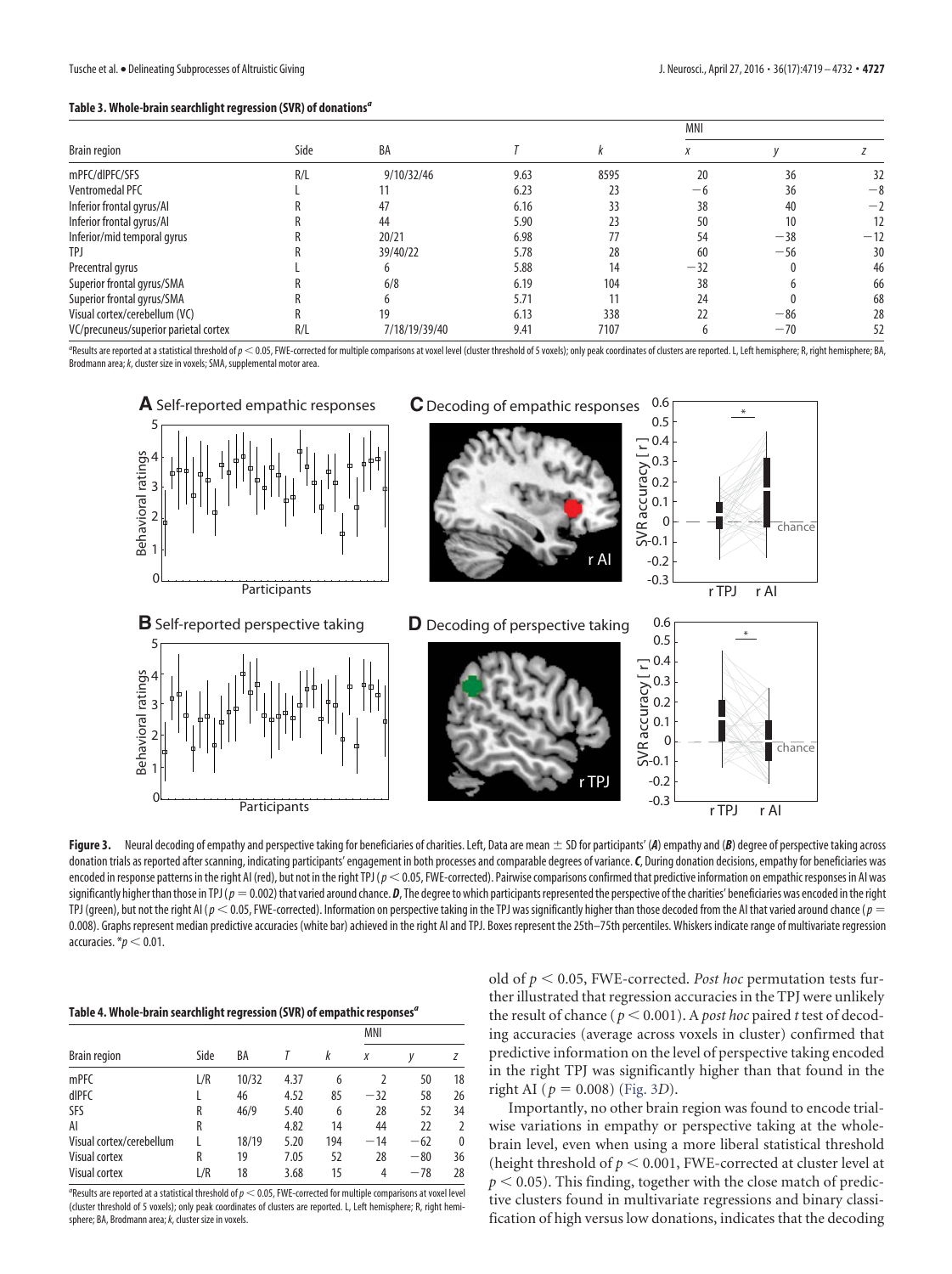of high and low donations provides a reasonable data-driven approach to identify regions involved in socio-cognitive process during donation decisions.

Third, for the sake of completeness, we ran separate SVRs for each of the other four ratings. Response patterns in the mPFC  $([MNI 0, 48, 16], t = 4.91, r = 0.10), SFS ([MNI 28, 54, 32], t =$  $4.12, r = 0.08$ , dlPFC ([MNI - 30, 46, 22],  $t = 4.08, r = 0.08$ ), and visual cortex ([MNI 2,  $-64$ , 8],  $t = 5.70$ ,  $r = 0.13$ ; [MNI 16,  $[-64, 12]$ ,  $t = 5.62$ ,  $r = 0.14$ ) were found to encode participants' judgments of deservingness ( $p < 0.05$ , FWE-corrected). Perceived similarity, closeness, and opposition to the charities general causes could not be decoded at this stringent statistical threshold, suggesting that these variables are not reliably encoded in localized response patterns during donation decisions. This matches behavioral results, because similarity and closeness were not found to be significant predictors of donations. Notably, response patterns in the TPJ did not contain information about any other rating. Likewise, searchlight SVRs for all other self-report measures revealed that brain responses in the AI were only predictive of affective empathic responses. These findings suggest a highly specific role of the right TPJ for the neural encoding of perspective taking and of the right AI in encoding empathic responses during charitable giving.

For completeness, we also estimated related univariate analysis looking for brain areas in which the BOLD responses at the time of the donation decisions were parametrically modulated by empathy and perspective taking. No such areas were found at a stringent statistical threshold of  $p < 0.05$  (FWE-corrected).

Together, these findings suggest a double dissociation of information encoded in neural activity, with AI reflecting the degree of empathy elicited by the different charities, and the TPJ reflecting the degree of perspective taking associated with each decision. The findings also suggest that these computations might be represented in spatially distributed response patterns that encode trial-by-trial variations in the variable of interest in a continuous fashion. In contrast to conventional mass-univariate analysis of BOLD-response in single voxels, MVPA takes advantage of information contained in differential response biases across multiple voxels (which in turn are driven by population of neurons whose activity increases or decreases as a function of a variable/condition of interest) that are spatially distributed. Interestingly, distributed activation patterns of fMRI data have even been suggested to reflect the underlying neural population code [\(Kamitani and Tong, 2005\)](#page-13-39).

# **Neural decoding of the subject-specific influence of empathy and perspective taking in donation decisions**

The relative influence of empathy and perspective taking in altruistic choices varied across individuals, as indicated by subjectspecific parameter estimates in the behavioral regression of donations. Here, we examined whether multivariate neural representations of empathic responses and perspective taking in individual subjects, obtained in a separate task that did not require altruistic choices, can predict the degree to which participants rely on these two processes in the donation task. Neural signatures of empathy and perspective taking were created for each participant based on the respective contrast in another task (EmpaToM) that did not require altruistic choices [\(Table 5\)](#page-9-0). This ensured that the feature selection (i.e., selection of processrelevant voxels) for these decoding analyses was completely independent of the donation task.

We found that participants' perspective taking-related neural signatures in the EmpaToM task (recruiting TPJ, mPFC, STS,

<span id="page-9-0"></span>

| Table 5. Independent empathy and perspective taking responses (EmpaToM task) |
|------------------------------------------------------------------------------|
| used as input for cross-subject decoding analyses <sup>a</sup>               |

|                                  |     |          |      |     | <b>MNI</b> |       |                         |  |
|----------------------------------|-----|----------|------|-----|------------|-------|-------------------------|--|
| <b>Brain region</b>              |     | BA       | Τ    | k   | X          | у     | Z                       |  |
| Perspective taking (ToM > noToM) |     |          |      |     |            |       |                         |  |
| mPFC                             | L/R | 10/9     | 6.99 | 236 | $-9$       | 56    | 31                      |  |
| <b>TPJ</b>                       |     | 22/39    | 5.73 | 177 | $-48$      | $-52$ | 28                      |  |
| <b>STS</b>                       |     | 21/20    | 4.82 | 67  | $-51$      | $-25$ | $-5$                    |  |
| <b>STS</b>                       | R   | 21/20    | 5.84 | 137 | 45         | $-28$ | $-2$                    |  |
| Temporal pole                    | R   | 20/21/38 | 7.19 | 75  | 45         | 14    | $-35$                   |  |
| Temporal pole                    | L   | 20/21/38 | 4.86 | 19  | $-48$      | 5     | $-29$                   |  |
| Empathy (high $>$ low emotional) |     |          |      |     |            |       |                         |  |
| Al                               |     |          | 4.62 | 18  | $-30$      | 23    | $-17$                   |  |
| Inferior frontal gyrus           | R   | 47       | 5.00 | 56  | 48         | 47    | 11<br>$\qquad \qquad -$ |  |
| Supramarginal gyrus              |     | 40       | 5.27 | 45  | $-54$      | $-55$ | 40                      |  |

 $^a$ Results are reported at a statistical threshold of  $p < 0.05$ , FWE-corrected; only peak activations of clusters are reported. L, Left hemisphere; R, right hemisphere; BA, Brodmann area;*k*, cluster size in voxels.

and temporal poles; [Table 5\)](#page-9-0) predicted the relative weight of perspective taking as input into independent donation decisions  $(\beta_{\text{perspective taking}})$  (average Fisher *z*-transformed  $r = 0.34$ ,  $p <$ 0.001, Bonferroni corrected). Consistent with our predictions, neural decoding of the relative influence of empathy in the donation task varied around chance  $(\beta_{\text{empathy}})$  ( $r = -0.001, p > 0.05$ , corrected) [\(Fig. 4](#page-10-0)*A*). An additional paired-sample Wilcoxon signed rank test verified that predictions of subject-specific contributions of perspective taking were also significantly higher than those for empathy ( $p < 0.001$ ). In contrast, participants' empathy-related activation patterns in the EmpaToM task (engaging AI, inferior frontal gyrus, and supramarginal gyrus; [Table](#page-9-0) [5\)](#page-9-0) reliably predicted the degree to which individuals relied on empathy in the separate donation task ( $\beta_{\rm{empathy}}$ ) ( $r = 0.16$ ,  $p <$ 0.001, corrected) [\(Fig. 4](#page-10-0)*B*), but not of perspective taking ( $\beta_{\text{perspective taking}}$ ) ( $r = -0.04$ ,  $p > 0.05$ , corrected). A complementary paired-sample Wilcoxon signed rank test also confirmed that predictive accuracies for empathy were significantly higher than those for perspective taking ( $p < 0.001$ ). For the sake of completeness, we repeated these decoding analyses for all control ratings (deservingness, closeness, opposition, similarity), but comparisons with permutation-based null-distributions did not yield any other significant predictions above those achieved by chance only ( $p$  values  $> 0.05$ , corrected).

Overall, the results suggest that the relative influence of empathy and perspective taking for altruistic choices might reflect participants' more general propensity to recruit these processes when engaging in complex social cognition. Moreover, the high specificity of these predictions provides further validation and evidence that the respective behavioral regression weights for empathic responses and perspective taking in the donation task indeed reflect information on these specific socio-cognitive capacities.

#### **Neural decoding of stimulus-driven reorienting of attention**

To explicitly test whether predictive information in TPJ (or AI) for generous donations is related to domain-general processes, such as reorienting of attention [\(Corbetta et al., 2008\)](#page-12-17), we asked a subset of participants to perform an additional fMRI Posner location-cueing task [\(Posner and Cohen, 1984\)](#page-13-27). Participants had to respond to validly and invalidly cued target stimuli (arrows), with the latter requiring reorienting of attention. As expected, participants' response times in invalid (mean  $\pm$  SD: 754  $\pm$  101 ms) trials were found to be significantly longer (paired *t* test, *p* 0.001) than in valid trials (644  $\pm$  84 ms), reflecting attention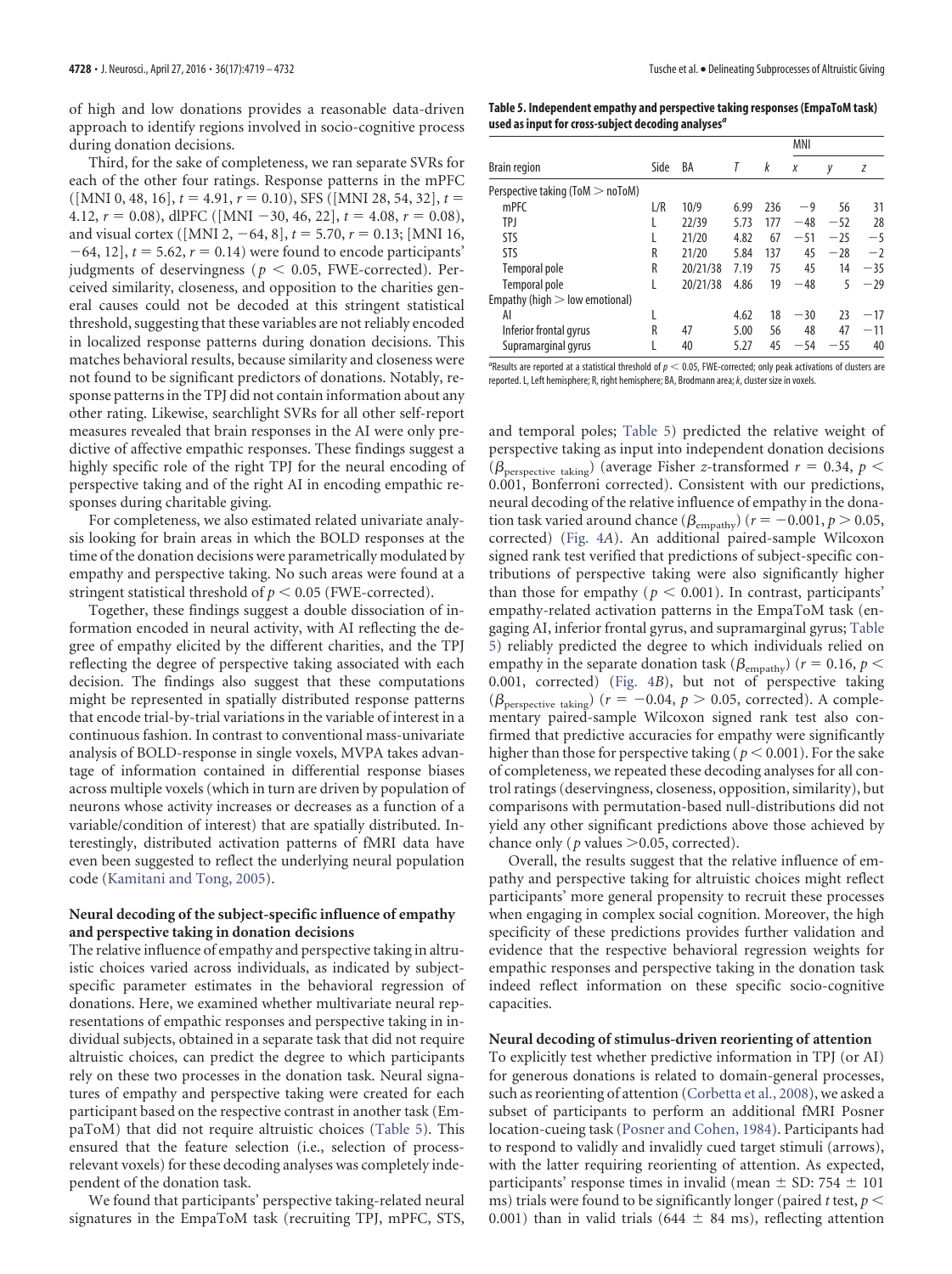

<span id="page-10-0"></span>Figure 4. Neural decoding of the relative influence of empathy and perspective taking in donation decisions. *A*, Neural signatures for perspective taking obtained in an independent fMRI task (EmpaToM) predicted the relative weight of perspective taking as input into donation decisions ( $\beta_\text{perspective\ taking}$ ) (mean Fisher z-transformed  $r$   $=$  0.34,  $p$   $<$  0.001, Bonferroni corrected), but not of empathy ( $r=-0.001$ ,  $p>0.05$ , corrected). Graphs represent median predictive accuracies (white bar) achieved in these cross-subject decoding analyses (SVR). Boxes represent the 25th–75th percentiles. **B**, Independent empathy-related neural signatures (EmpaToM) reliably predicted the degree to which participants relied on affective empathy during donation decisions ( $\beta_{\rm empath}$ ) (*r*  $=$ 0.16,  $p <$  0.001, corrected), but not contributions of cognitive perspective taking ( $\beta_{\rm perspective \ taking}$ ) that varied around chance ( $r = -0.04$ ,  $p >$  0.05, corrected).  $^*p$   $<$  0.001.

<span id="page-10-1"></span>

| Table 6. Whole-brain searchlight decoding of attentional reorienting |
|----------------------------------------------------------------------|
| (Posner task) <sup><i>a</i></sup>                                    |

|                                             |     |       |      |     | MNI   |       |    |  |
|---------------------------------------------|-----|-------|------|-----|-------|-------|----|--|
| <b>Brain region</b>                         |     | BA    | Τ    | k   | X     | у     | Z  |  |
| Mid frontal gyrus                           |     | 44    | 7.20 | 20  | $-44$ | 12    | 34 |  |
| Mid frontal gyrus/precentral gyrus          | R   | 44/6  | 6.97 | 8   | 40    | 4     | 32 |  |
| Superior/mid temporal gyrus                 | R   | 22/21 | 7.31 | 100 | 62    | $-44$ | 8  |  |
| TPJ/pSTS                                    | R   | 39    | 6.75 | 5   | 52    | $-62$ | 32 |  |
| Posterior cingulate cortex                  | L/R | 23    | 6.99 | 19  | C     | $-28$ | 34 |  |
| Posterior cinqulate cortex/paracentral lobe | R   | 23/4  | 6.83 | 16  | 10    | $-32$ | 50 |  |
| Occipital cortex                            | R   | 18/19 | 8.50 | 202 | 20    | $-88$ | 20 |  |
|                                             |     | 19    | 7.87 | 87  | $-28$ | $-62$ | 28 |  |
|                                             |     | 19    | 6.96 | 9   | $-30$ | $-80$ | 4  |  |
|                                             |     | 18    | 6.68 |     | $-16$ | $-76$ | 28 |  |

 $^a$ Results are reported at a statistical threshold of  $p < 0.05$ , FWE-corrected for multiple comparisons at voxel level (cluster threshold of 5 voxels); only peak coordinates of clusters are reported. L, Left hemisphere; R, right hemisphere; BA, Brodmann area;*k*, cluster size in voxels.

shifts. The fMRI data obtained during the attention task was analyzed in two steps.

First, we identified brain regions that decode stimulus-driven reorienting of attention within the attention task (i.e., establishing that there is local information on attention shifts). We found that the attention shifts could be decoded from neural responses in the bilateral mid frontal gyrus and posterior cingulate cortex (and adjacent mid cingulate cortex). Moreover, response patterns in the right TPJ/pSTS and right superior/mid temporal gyrus were found to decode attention shifts ( $p < 0.05$ , FWEcorrected at voxel level,  $k > 5$  voxels; [Table 6\)](#page-10-1). Significant results at this stringent statistical threshold demonstrate that the sample size is sufficient to detect neural responses related to stimulusdriven reorienting of attention. Moreover, the results are consistent with previous findings on the neural network recruited for the Posner cueing paradigm [\(Corbetta et al., 2008\)](#page-12-17). Interestingly, as shown in [Figure 2](#page-6-0)*C*, brain responses in the right TPJ and pSTS were found to decode nonsocial attention shifts as well as generous donations (as identified in an independent within-donation task decoding; [Table 2\)](#page-7-0). This spatial overlap of predictive clusters demonstrates that similar brain regions, namely, the right TPJ and adjacent pSTS, are recruited both during generous giving decisions and stimulus-driven reorienting of attention.

Second, clusters in right TPJ and pSTS (for details, see [Table 2\)](#page-7-0) were defined as ROIs, and we implemented cross-task classifications designed to explicitly test for shared neural codes for reorienting of attention and generous donations [\(Tusche et al., 2014\)](#page-13-33). In particular, we tested whether predictive information on donations is due to reinstated neural codes relevant for domaingeneral reorienting of attention. Multivariate response patterns in the cross-task classifications were based on all voxels in an ROI (as defined by a predictive cluster identified in the independent within-task searchlight decoding). Interestingly, we found evidence for shared neural codes in the right pSTS across both tasks  $(p < 0.05$ , corrected, permutation tests, 1000-fold; [Fig. 2](#page-6-0)*D*). This finding suggests that predictive information on generous donations in this brain area might indeed be related to domain-general attention shifts toward (socially relevant) stimuli. However, no evidence for shared neural codes was found in the TPJ cluster  $(p > 0.44$ , uncorrected, permutation tests, 1000-fold; [Fig. 2](#page-6-0)*D*), suggesting differential neural processes coding for reorienting of attention and generosity that might co-occur in this functionally heterogeneous brain region. Complimentary analyses for all other clusters confirmed that no other brain cluster [\(Table 2\)](#page-7-0), including the AI, contained shared neural code in the cross-task decoding (all  $p$  values  $>$  0.13, uncorrected).

#### **Discussion**

The computations and motivations that underlie the heterogeneity in human altruism are poorly understood. Neuroscience has started to shed light on the neural underpinnings of altruistic behavior, such as charitable giving [\(Moll et al., 2006;](#page-13-24) [Harbaugh et](#page-12-3) [al., 2007\)](#page-12-3), revealing a prominent role of areas such as AI, TPJ, pSTS, and mPFC for differences in prosociality across people and decision contexts [\(Tankersley et al., 2007;](#page-13-1) [Hare et al., 2010;](#page-12-8) [Hein](#page-12-9) [et al., 2010;](#page-12-9) [Mathur et al., 2010;](#page-13-4) [Masten et al., 2011;](#page-13-5) [Morishima et](#page-13-7) [al., 2012;](#page-13-7) [Rameson et al., 2012;](#page-13-8) [Waytz et al., 2012;](#page-13-9) [Genevsky et al.,](#page-12-33) [2013;](#page-12-33) [Morelli et al., 2014;](#page-13-10) [Zanon et al., 2014;](#page-13-40) [FeldmanHall et al.,](#page-12-34) [2015\)](#page-12-34). While recruitment of these areas during altruistic behavior has been suggested to reflect socio-affective and socio-cognitive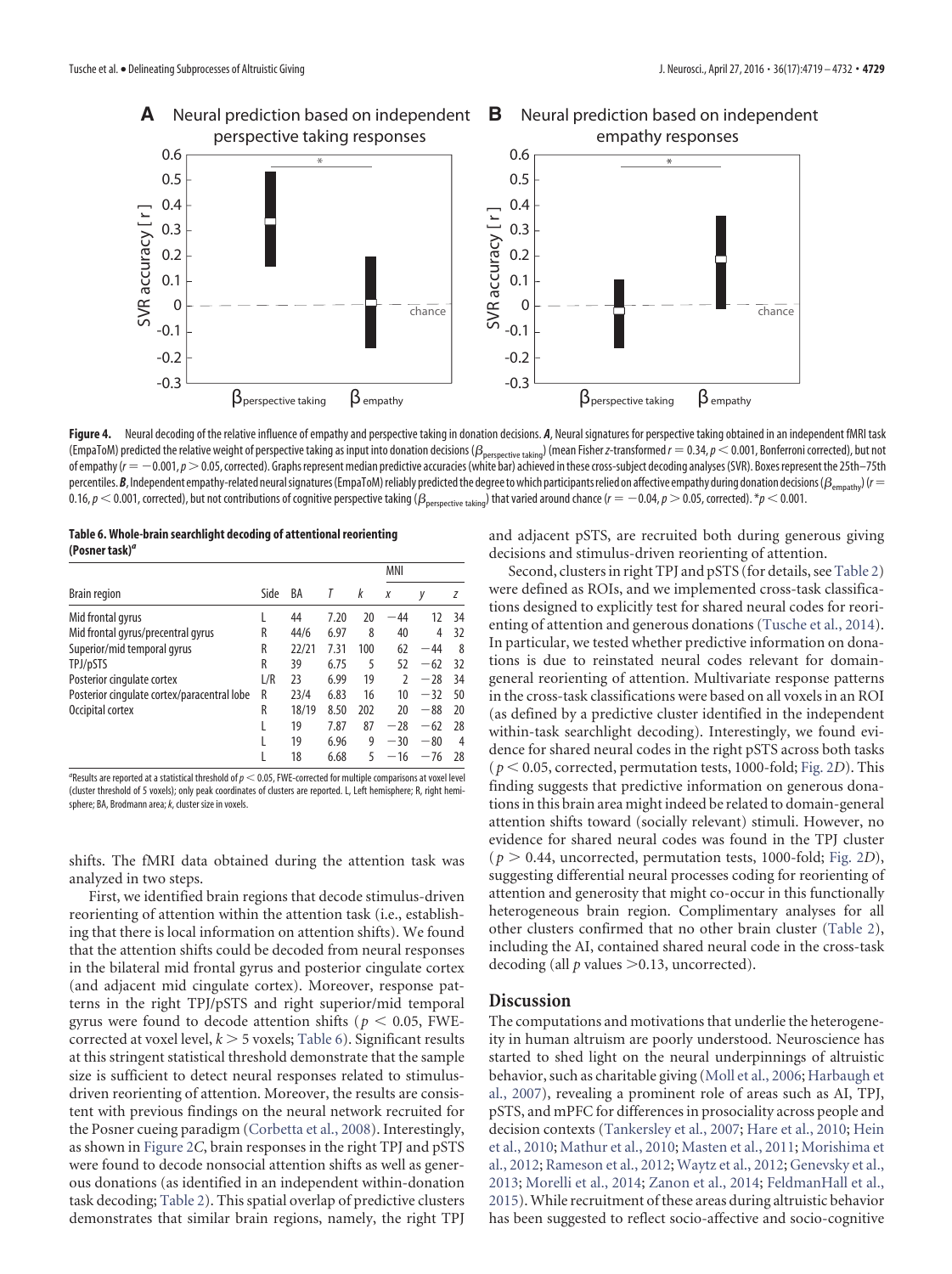processes, such as empathy or perspective taking, or domaingeneral attentional shifts, previous research has not distinguished specific contributions of these interrelated processes. To identify process-specific inputs into altruistic giving both behaviorally and neurally, we implemented three fMRI tasks (charitable giving paradigm; an empathy and perspective taking paradigm (Empa-ToM) [\(Kanske et al., 2015b\)](#page-13-12); nonsocial attentional reorienting paradigm [\(Posner and Cohen, 1984\)](#page-13-27)) as well as a battery of posttest ratings that capture social processes previously linked to prosocial behavior [\(Eisenberg and Miller, 1987;](#page-12-20) [Hare et al., 2010;](#page-12-8) [Batson, 2011\)](#page-12-18). Using multivariate decoding techniques, we delineated three distinct psychological processes for altruistic decision-making (affective empathy, cognitive perspective taking, and domain-general attention shifts), linked them to dissociable neural computations, and identified their relative influence across individuals.

Consistent with previous evidence (e.g., [Harbaugh et al., 2007;](#page-12-3) [Hare et al., 2010;](#page-12-8) [Hein et al., 2010\)](#page-12-9), we demonstrate that neural responses in AI and TPJ (but also pSTS, mPFC, and dlPFC) encoded participants' generous and selfish giving decisions, but represent different computations: neural responses in AI (but not TPJ) encoded trial-wise experienced affective empathy for beneficiaries during donations, whereas activation in TPJ (but not AI) predicted the degree of cognitive perspective taking in the decision process. This double dissociation suggests distinct functional roles of both social capacities for driving altruistic choices. Individual differences in the relative influence of both processes further supports this functional segregation: participants whose donations were heavily influenced by affective empathic responses exhibited higher predictive accuracies for generosity in the AI. In contrast, an increased influence of cognitive perspective taking on donations correlated with better predictions of generous giving in the TPJ. Interestingly, independently measured empathic brain responses (EmpaToM) [\(Kanske et al.,](#page-13-12) [2015b\)](#page-13-12) predicted subject-specific contributions of empathy in the donation task (but not of perspective taking). Likewise, independent neural signatures for perspective taking (EmpaToM) decoded subject-specific inputs of perspective taking for altruistic choices (but not of empathy).Thisfinding strongly suggests that participants' utilization of empathy and perspective taking during altruistic choices might reflect participants' more general propensity to engage in affective resonance or to take a more cognitive stance for understanding others in complex social interactions, extending previous links of prosociality and reflexive engagement of perspective taking [\(Waytz et al., 2012\)](#page-13-9). Although effect sizes were generally small, they were achieved using conservative cross-validation approaches and stringent statistical thresholding, and were consistent with previous applications of unbiased searchlight decoding approaches [\(Haynes et al., 2007;](#page-12-24) [Kahnt et al., 2011a,](#page-12-26) [b,](#page-12-27) [2014;](#page-13-35) [Tusche et](#page-13-33) [al., 2014;](#page-13-33) [Wisniewski et al., 2015\)](#page-13-34).

The identified double dissociation of both socio-cognitive processes encoded in AI and TPJ is consistent with previous theoretical accounts [\(Singer, 2006,](#page-13-41) [2012;](#page-13-3) [Kanske et al., 2015a\)](#page-13-42) and meta-analytical evidence that empathy for others' suffering relies on a core network that includes the AI and mid cingulate cortex [\(Singer and Lamm, 2009;](#page-13-13) [Kurth et al., 2010;](#page-13-14) [Fan et al., 2011;](#page-12-10) [Lamm et al., 2011\)](#page-13-11), whereas perspective taking reliably recruits the TPJ, pSTS, mPFC, and temporal poles [\(Saxe et al., 2004;](#page-13-43) [Amodio and Frith, 2006;](#page-12-35) [Van Overwalle, 2009;](#page-13-15) [Mar, 2011;](#page-13-16) [Bzdok](#page-12-11) [et al., 2012;](#page-12-11) [Schurz et al., 2014\)](#page-13-17). Evidence from clinical populations with marked social deficits also suggests that both capacities might draw on different mechanisms. Patients with autistic spectrum disorders frequently display impaired perspective taking [\(Baron-Cohen et al., 1985;](#page-12-36) [Hoffmann et al., 2015\)](#page-12-13) but not necessarily impaired empathy [\(Silani et al., 2008;](#page-13-44) [Bird et al., 2010\)](#page-12-14), whereas psychopaths often lack empathy but are not impaired in perspective taking [\(Blair, 2008;](#page-12-15) [Meffert et al., 2013\)](#page-13-18). Our findings demonstrate, for the first time, that this functional segregation of empathy and perspective taking extends to prosocial decisionmaking settings and that both socio-cognitive routes contribute to variance in altruistic choices, within and across individuals. Notably, we also show that the neural underpinnings of empathy and perspective taking during donations are independent from other relevant variables, such as closeness, similarity, or deservingness, which have previously been linked to increased generosity [\(Hare et al., 2010;](#page-12-8) [Batson, 2011;](#page-12-18) [Telzer et al., 2011\)](#page-13-6) and might mediate increased engagement in perspective taking and empathy. These findings demonstrate a high degree of functional specificity for AI (mediating empathy) and TPJ (mediating perspective taking, but not deservingness) [\(Hare et al., 2010\)](#page-12-8) during altruistic behavior. Furthermore, evidence that flexible recruitment of empathy and perspective taking accounts for trial-bytrial variations of altruistic behavior suggests that the economic notion of mostly stable and context-insensitive social preferences [\(Fehr and Schmidt, 2006;](#page-12-2) [Fehr and Camerer, 2007\)](#page-12-37) should be extended to account for characteristics of the choice and charity. Thus, in addition to more trait-like altruistic or egoistic tendencies, or being generally more emotionally or rationally motivated when making altruistic choices, our results suggest that recruited mechanisms and their input into choices will vary depending on the context. Flexible recruitment of empathy might also account for people's tendency to preferentially give to identified versus anonymous victims [\(Genevsky et al., 2013\)](#page-12-33).

In addition to affective and cognitive social processes, we also examined the role of stimulus-driven attention shifts in altruistic giving. Previous evidence points to a substantial overlap of neural networks involved in domain-general reorienting of attention with those involved in perspective taking and empathy [\(Decety](#page-12-16) [and Lamm, 2007;](#page-12-16) [Corbetta et al., 2008;](#page-12-17) [Mitchell, 2008;](#page-13-19) [Krall et al.,](#page-13-20) [2015\)](#page-13-20). Based on this evidence, it has been suggested that bottom-up shifts of attention of a predominant first-person to a third-person perspective, or toward (socially) relevant stimuli might underlie the involvement of the TPJ during altruistic giving [\(Hare et al., 2010\)](#page-12-8). In line with this notion, we found that response patterns in the right TPJ/pSTS encoded stimulus-driven attentional reorienting in a separate (nonsocial) attention task [\(Posner and Cohen, 1984\)](#page-13-27). Overlap of this cluster with portions of pSTS and TPJ that predicted generous donations might traditionally be interpreted as evidence for similar mental processes across both tasks. Advanced MVPA techniques allowed us to go beyond previous reports of colocalization and to explicitly test for common neural codes across attentional reorienting and generous giving. Cross-task decoding [\(Tusche et al., 2014\)](#page-13-33) revealed that response patterns in the pSTS coding for reorienting of attention were indeed reinstated during generous donation choices, but no reactivation was observed in the TPJ (or AI). Evidence of shared neural codes in pSTS points to potential contributions of low-level, domain-general mechanisms to variance in altruistic decision-making and highlights the complexity of mechanisms that should be considered in theoretical and neural models of human altruism. However, the absence of shared neural code in the TPJ supports a socio-cognitive function of inferring other mental states during altruistic choices [\(Scholz et al.,](#page-13-21) [2009;](#page-13-21) [Young et al., 2010\)](#page-13-22), rather than nonsocial attentional reorienting. MVPA-based comparisons of participants' brain responses across tasks offer a promising methodological approach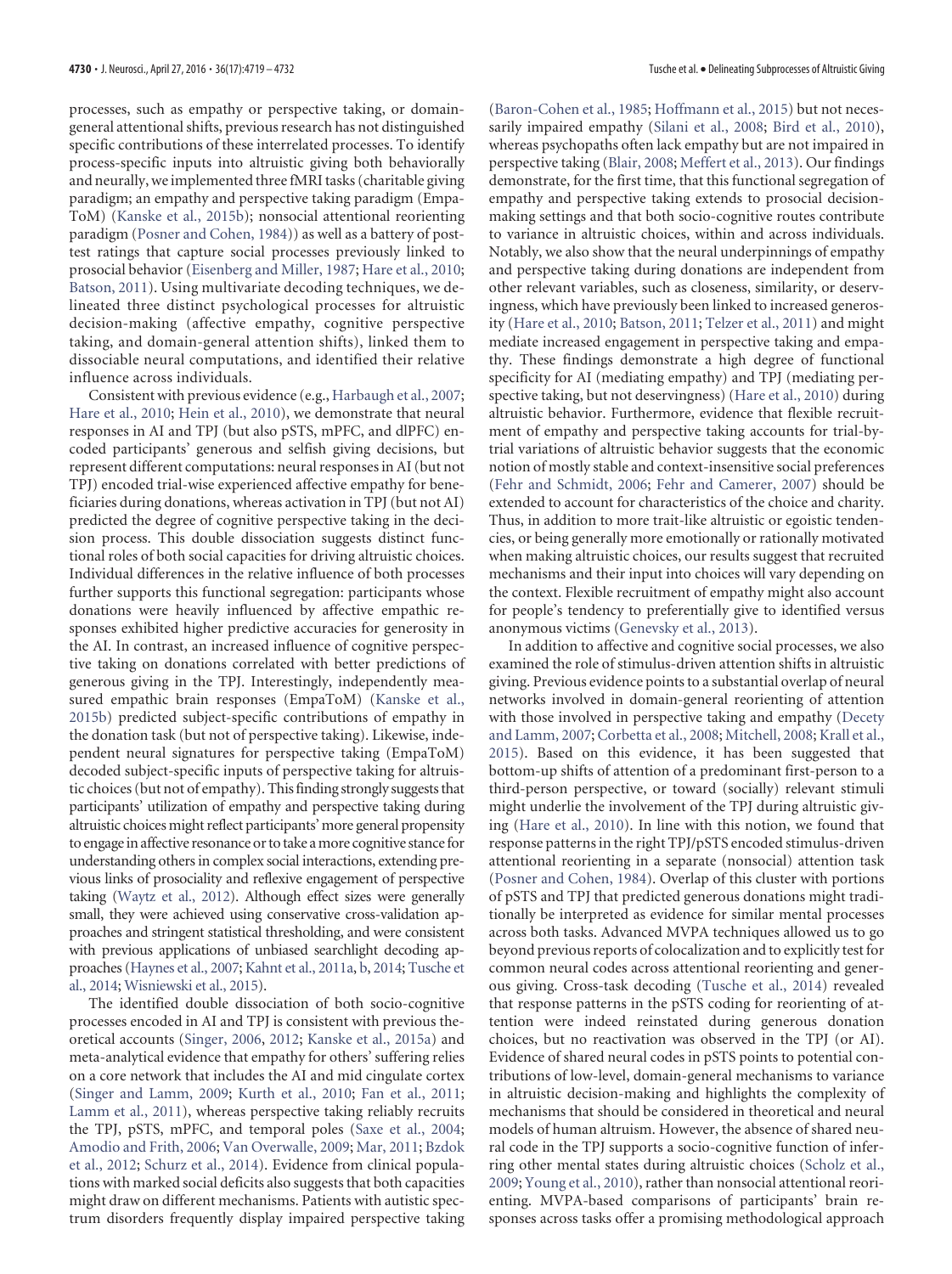to investigate the generalization, or differentiation, of neural codes across tasks, conditions, and mental processes [\(Poldrack et](#page-13-45) [al., 2009;](#page-13-45) [Corradi-Dell'Acqua et al., 2011;](#page-12-38) [Tusche et al., 2014\)](#page-13-33). This allowed us to distinguish alternative computational accounts of the function of TPJ during altruistic giving, such as domain-general processes of attentional reorienting.

Decomposing altruistic choices into distinct mental and neural computations has direct implications for developing interventions and studying the malleability of human prosociality. For instance, comparisons of process-specific regression weights in donations suggest that, at the group level, affective empathic responses may provide a stronger input into altruistic decisions than cognitive perspective taking. We therefore predict that interventions that strengthen engagement in empathic responses might be more effective to increase altruistic behavior compared with those that modify perspective taking. However, examinations of subject-specific regression weights also found that a subset of participants relied more heavily on perspective taking as input into generous decisions, suggesting that there might be both "empathizers" and "mentalizers" in altruistic giving. Information on the relative influence of relevant subprocesses across participants might inform target-specific training programs to increase altruism, considering how different strategies "fit" with different individuals. While our results stress the relevance of basic social capacities for human altruism, future research needs to examine the generalization of these findings across different altruistic behaviors and decision contexts. Comparisons of recruited mechanisms across altruistic tasks used in economics, psychology, and neuroscience, combined with sensitive analysis techniques such as MVPA, will facilitate the development of more powerful computational models of altruism.

#### **References**

- <span id="page-12-4"></span>Adolphs R (2010) Conceptual challenges and directions for social neuroscience. Neuron 65:752–767. [CrossRef](http://dx.doi.org/10.1016/j.neuron.2010.03.006) [Medline](http://www.ncbi.nlm.nih.gov/pubmed/20346753)
- <span id="page-12-35"></span>Amodio DM, Frith CD (2006) Meeting of minds: the medial frontal cortex and social cognition. Nat Rev Neurosci 7:268 –277. [CrossRef](http://dx.doi.org/10.1038/nrn1884) [Medline](http://www.ncbi.nlm.nih.gov/pubmed/16552413)
- <span id="page-12-36"></span>Baron-Cohen S, Leslie AM, Frith U (1985) Does the autistic child have a "theory of mind?" Cognition 21:37–46. [CrossRef](http://dx.doi.org/10.1016/0010-0277(85)90022-8)
- <span id="page-12-18"></span>Batson CD (2011) Altruism in humans. Oxford: Oxford UP.
- <span id="page-12-14"></span>Bird G, Silani G, Brindley R, White S, Frith U, Singer T (2010) Empathic brain responses in insula are modulated by levels of alexithymia but not autism. Brain 133:1515–1525. [CrossRef](http://dx.doi.org/10.1093/brain/awq060) [Medline](http://www.ncbi.nlm.nih.gov/pubmed/20371509)
- <span id="page-12-15"></span>Blair RJ (2008) Fine cuts of empathy and the amygdala: dissociable deficits in psychopathy and autism. Q J Exp Psychol (Hove) 61:157–170. [CrossRef](http://dx.doi.org/10.1080/17470210701508855) [Medline](http://www.ncbi.nlm.nih.gov/pubmed/18038346)
- <span id="page-12-19"></span>Böckler A, Tusche A, Singer T (2016) The Structure of Human Prosociality: Differentiating Altruistically Motivated, Norm Motivated, Strategically Motivated, and Self-Reported Prosocial Behavior. Soc Psychol Personal Sci. Advance Online Publication. Retrieved April 7, 2016. doi: 10.1177/ 1948550616639650
- <span id="page-12-25"></span>Bode S, Haynes JD (2009) Decoding sequential stages of task preparation in the human brain. Neuroimage 45:606 –613. [CrossRef](http://dx.doi.org/10.1016/j.neuroimage.2008.11.031) [Medline](http://www.ncbi.nlm.nih.gov/pubmed/19111624)
- <span id="page-12-31"></span>Bode S, Bogler C, Haynes JD (2013) Similar neural mechanisms for perceptual guesses and free decisions. Neuroimage 65:456 –465. [CrossRef](http://dx.doi.org/10.1016/j.neuroimage.2012.09.064) [Medline](http://www.ncbi.nlm.nih.gov/pubmed/23041528)
- <span id="page-12-30"></span>Bogler C, Bode S, Haynes JD (2011) Decoding successive computational stages of saliency processing. Curr Biol 21:1667–1671. [CrossRef](http://dx.doi.org/10.1016/j.cub.2011.08.039) [Medline](http://www.ncbi.nlm.nih.gov/pubmed/21962709)
- <span id="page-12-11"></span>Bzdok D, Schilbach L, Vogeley K, Schneider K, Laird AR, Langner R, Eickhoff SB (2012) Parsing the neural correlates of moral cognition: ALE metaanalysis on morality, theory of mind, and empathy. Brain Struct Funct 217:783–796. [CrossRef](http://dx.doi.org/10.1007/s00429-012-0380-y) [Medline](http://www.ncbi.nlm.nih.gov/pubmed/22270812)
- <span id="page-12-22"></span>Corbetta M, Shulman GL (2002) Control of goal-directed and stimulusdriven attention in the brain. Nat Rev Neurosci 3:201–215. [CrossRef](http://dx.doi.org/10.1038/nrn755) [Medline](http://www.ncbi.nlm.nih.gov/pubmed/11994752)
- <span id="page-12-17"></span>Corbetta M, Patel G, Shulman GL (2008) The reorienting system of the human brain: from environment to theory of mind. Neuron 58:306 –324. [CrossRef](http://dx.doi.org/10.1016/j.neuron.2008.04.017) [Medline](http://www.ncbi.nlm.nih.gov/pubmed/18466742)
- <span id="page-12-38"></span><span id="page-12-29"></span>Corradi-Dell'Acqua C, Tusche A, Vuilleumier P, Singer T (2016) Crossmodal representations of first-hand and vicarious pain, disgust and fairness in insular and cingulate cortex. Nat Commun 7:10904. [CrossRef](http://dx.doi.org/10.1038/ncomms10904) [Medline.](http://www.ncbi.nlm.nih.gov/pubmed/26988654)
- <span id="page-12-5"></span>Decety J, Jackson PL (2004) The functional architecture of human empathy. Behav Cogn Neurosci Rev 3:71–100. [CrossRef](http://dx.doi.org/10.1177/1534582304267187) [Medline](http://www.ncbi.nlm.nih.gov/pubmed/15537986)
- <span id="page-12-16"></span>Decety J, Lamm C (2007) The role of the right temporoparietal junction in social interaction: how low-level computational processes contribute to meta-cognition. Neuroscientist 13:580 –593. [CrossRef](http://dx.doi.org/10.1177/1073858407304654) [Medline](http://www.ncbi.nlm.nih.gov/pubmed/17911216)
- <span id="page-12-6"></span>de Vignemont F, Singer T (2006) The empathic brain: how, when and why? Trends Cogn Sci 10:435–441. [CrossRef](http://dx.doi.org/10.1016/j.tics.2006.08.008) [Medline](http://www.ncbi.nlm.nih.gov/pubmed/16949331)
- <span id="page-12-21"></span>Eckel CC, Grossman PJ (1996) Altruism in anonymous dictator games. Games Econ Behav 16:181–191. [CrossRef](http://dx.doi.org/10.1006/game.1996.0081)
- <span id="page-12-20"></span>Eisenberg N, Miller PA (1987) The relation of empathy to pro-social and related behaviors. Psychol Bull 101:91–119. [CrossRef](http://dx.doi.org/10.1037/0033-2909.101.1.91) [Medline](http://www.ncbi.nlm.nih.gov/pubmed/3562705)
- <span id="page-12-10"></span>Fan Y, Duncan NW, de Greck M, Northoff G (2011) Is there a core neural network in empathy? An fMRI based quantitative meta-analysis. Neurosci Biobehav Rev 35:903–911. [CrossRef](http://dx.doi.org/10.1016/j.neubiorev.2010.10.009) [Medline](http://www.ncbi.nlm.nih.gov/pubmed/20974173)
- <span id="page-12-37"></span>Fehr E, Camerer CF (2007) Social neuroeconomics: the neural circuitry of social preferences. Trends Cogn Sci 11:419 –427. [CrossRef](http://dx.doi.org/10.1016/j.tics.2007.09.002) [Medline](http://www.ncbi.nlm.nih.gov/pubmed/17913566)
- <span id="page-12-0"></span>Fehr E, Fischbacher U (2003) The nature of human altruism. Nature 425: 785–791. [CrossRef](http://dx.doi.org/10.1038/nature02043) [Medline](http://www.ncbi.nlm.nih.gov/pubmed/14574401)
- <span id="page-12-2"></span>Fehr E, Schmidt KM (2006) The economics of fairness, reciprocity and altruism: experimental evidence and new theories. Handb Econ Giving Altruism Reciprocity 1:615–691. [CrossRef](http://dx.doi.org/10.1016/S1574-0714(06)01008-6)
- <span id="page-12-34"></span>FeldmanHall O, Dalgleish T, Evans D, Mobbs D (2015) Empathic concern drives costly altruism. Neuroimage 105:347–356. [CrossRef](http://dx.doi.org/10.1016/j.neuroimage.2014.10.043) [Medline](http://www.ncbi.nlm.nih.gov/pubmed/25462694)
- <span id="page-12-7"></span>Frith CD, Frith U (2006) The neural basis of mentalizing. Neuron 50: 531–534. [CrossRef](http://dx.doi.org/10.1016/j.neuron.2006.05.001) [Medline](http://www.ncbi.nlm.nih.gov/pubmed/16701204)
- <span id="page-12-12"></span>Frith U (2001) Mind blindness and the brain in autism. Neuron 32: 969 –979. [CrossRef](http://dx.doi.org/10.1016/S0896-6273(01)00552-9) [Medline](http://www.ncbi.nlm.nih.gov/pubmed/11754830)
- <span id="page-12-33"></span>Genevsky A, Västfjäll D, Slovic P, Knutson B (2013) Neural underpinnings of the identifiable victim effect: affect shifts preferences for giving. J Neurosci 33:17188 –17196. [CrossRef](http://dx.doi.org/10.1523/JNEUROSCI.2348-13.2013) [Medline](http://www.ncbi.nlm.nih.gov/pubmed/24155323)
- <span id="page-12-28"></span>Gross J, Woelbert E, Zimmermann J, Okamoto-Barth S, Riedl A, Goebel R (2014) Value signals in the prefrontal cortex predict individual preferences across reward categories. J Neurosci 34:7580 –7586. [CrossRef](http://dx.doi.org/10.1523/JNEUROSCI.5082-13.2014) [Medline](http://www.ncbi.nlm.nih.gov/pubmed/24872562)
- <span id="page-12-32"></span>Hampton AN, O'Doherty JP (2007) Decoding the neural substrates of reward-related decision making with functional MRI. Proc Natl Acad Sci U S A 104:1377–1382. [CrossRef](http://dx.doi.org/10.1073/pnas.0606297104) [Medline](http://www.ncbi.nlm.nih.gov/pubmed/17227855)
- <span id="page-12-3"></span>Harbaugh WT, Mayr U, Burghart DR (2007) Neural responses to taxation and voluntary giving reveal motives for charitable donations. Science 316:1622–1625. [CrossRef](http://dx.doi.org/10.1126/science.1140738) [Medline](http://www.ncbi.nlm.nih.gov/pubmed/17569866)
- <span id="page-12-8"></span>Hare TA, Camerer CF, Knoepfle DT, Rangel A (2010) Value computations in ventral medial prefrontal cortex during charitable decision making incorporate input from regions involved in social cognition. J Neurosci 30:583–590. [CrossRef](http://dx.doi.org/10.1523/JNEUROSCI.4089-09.2010) [Medline](http://www.ncbi.nlm.nih.gov/pubmed/20071521)
- <span id="page-12-23"></span>Haynes JD, Rees G (2006) Decoding mental states from brain activity in humans. Nat Rev Neurosci 7:523–534. [CrossRef](http://dx.doi.org/10.1038/nrn1931) [Medline](http://www.ncbi.nlm.nih.gov/pubmed/16791142)
- <span id="page-12-24"></span>Haynes JD, Sakai K, Rees G, Gilbert S, Frith C, Passingham RE (2007) Reading hidden intentions in the human brain. Curr Biol 17:323–328. [CrossRef](http://dx.doi.org/10.1016/j.cub.2006.11.072) [Medline](http://www.ncbi.nlm.nih.gov/pubmed/17291759)
- <span id="page-12-9"></span>Hein G, Silani G, Preuschoff K, Batson CD, Singer T (2010) Neural responses to ingroup and outgroup members' suffering predict individual differences in costly helping. Neuron 68:149 –160. [CrossRef](http://dx.doi.org/10.1016/j.neuron.2010.09.003) [Medline](http://www.ncbi.nlm.nih.gov/pubmed/20920798)
- <span id="page-12-13"></span>Hoffmann F, Koehne S, Steinbeis N, Dziobek I, Singer T (2015) Preserved self-other distinction during empathy in autism is linked to network integrity of right supramarginal gyrus. J Autism Dev Disord 46:637–648. [CrossRef](http://dx.doi.org/10.1007/s10803-015-2609-0) [Medline](http://www.ncbi.nlm.nih.gov/pubmed/26476740)
- <span id="page-12-1"></span>Hutcherson CA, Bushong B, Rangel A (2015) A neurocomputational model of altruistic choice and its implications. Neuron 87:451–462. [CrossRef](http://dx.doi.org/10.1016/j.neuron.2015.06.031) [Medline](http://www.ncbi.nlm.nih.gov/pubmed/26182424)
- <span id="page-12-26"></span>Kahnt T, Grueschow M, Speck O, Haynes JD (2011a) Perceptual learning and decision-making in human medial frontal cortex. Neuron 70: 549 –559. [CrossRef](http://dx.doi.org/10.1016/j.neuron.2011.02.054) [Medline](http://www.ncbi.nlm.nih.gov/pubmed/21555079)
- <span id="page-12-27"></span>Kahnt T, Heinzle J, Park SQ, Haynes JD (2011b) Decoding different roles for vmPFC and dlPFC in multi-attribute decision making. Neuroimage 56:709 –715. [CrossRef](http://dx.doi.org/10.1016/j.neuroimage.2010.05.058) [Medline](http://www.ncbi.nlm.nih.gov/pubmed/20510371)